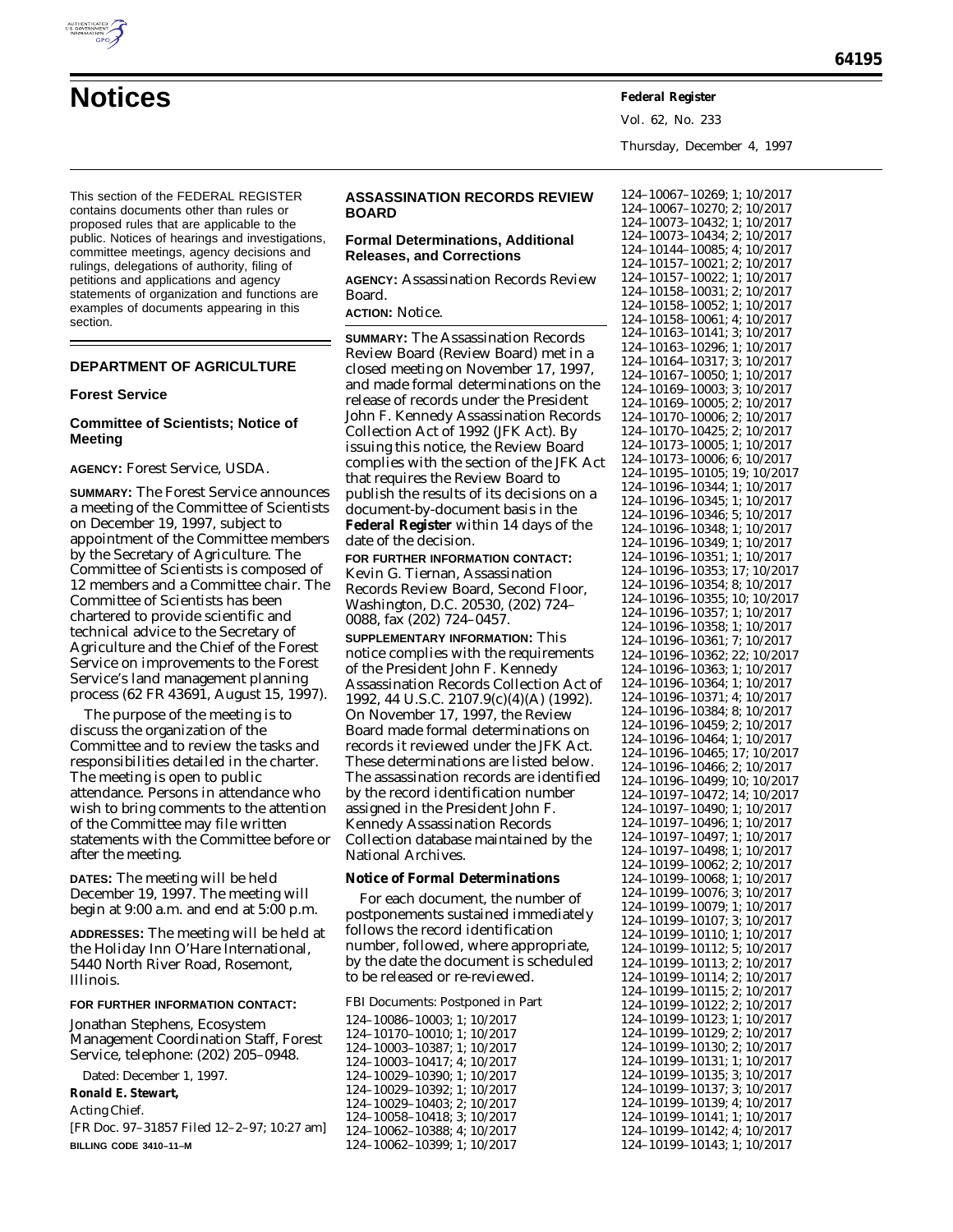| 124-10199-10144; 4; 10/2017          | 124-10203-10384; 27; 10/2017 | 124-10207-10359; 1; 10/2017          |
|--------------------------------------|------------------------------|--------------------------------------|
|                                      |                              |                                      |
| 124-10199-10145; 3; 10/2017          | 124-10203-10385: 3: 10/2017  | 124-10207-10384; 2; 10/2017          |
| 124-10199-10151; 1; 10/2017          | 124-10203-10386; 1; 10/2017  | 124-10207-10393; 1; 10/2017          |
| 124-10199-10152; 1; 10/2017          | 124-10203-10387; 5; 10/2017  | 124-10207-10395; 1; 10/2017          |
| 124-10199-10153; 5; 10/2017          | 124-10203-10389; 51; 10/2017 | 124-10207-10397; 2; 10/2017          |
|                                      |                              |                                      |
| 124-10199-10154; 10; 10/2017         | 124-10203-10390; 3; 10/2017  | 124-10207-10404; 91; 10/2017         |
| 124-10199-10155; 3; 10/2017          | 124-10203-10392; 4; 10/2017  | 124-10207-10405; 18; 10/2017         |
| 124-10200-10333; 3; 10/2017          | 124-10203-10393; 3; 10/2017  | 124-10208-10302; 1; 10/2017          |
|                                      |                              |                                      |
| 124-10200-10336; 4; 10/2017          | 124-10203-10395; 1; 10/2017  | 124-10208-10304; 2; 10/2017          |
| 124-10200-10348; 2; 10/2017          | 124-10203-10396; 9; 10/2017  | 124-10208-10305; 15; 10/2017         |
| 124-10200-10491; 4; 10/2017          | 124-10203-10397; 4; 10/2017  | 124-10208-10306; 17; 10/2017         |
|                                      |                              |                                      |
| $124 - 10201 - 10000$ ; 3; $10/2017$ | 124-10203-10399; 1; 10/2017  | 124-10208-10310; 2; 10/2017          |
| $124 - 10201 - 10006$ ; 6; 10/2017   | 124-10203-10400; 4; 10/2017  | 124-10208-10319; 15; 10/2017         |
| 124-10201-10007; 15; 10/2017         | 124-10203-10401; 7; 10/2017  | 124-10208-10322; 4; 10/2017          |
| 124-10201-10012; 20; 10/2017         |                              |                                      |
|                                      | 124-10203-10404; 1; 10/2017  | 124-10208-10323; 4; 10/2017          |
| 124-10201-10014; 17; 10/2017         | 124-10203-10406; 3; 10/2017  | 124-10209-10458; 2; 10/2017          |
| $124 - 10201 - 10021$ ; 4; 10/2017   | 124-10203-10407; 5; 10/2017  | 124-10209-10479; 1; 10/2017          |
| 124-10201-10022; 11; 10/2017         | 124-10203-10408; 9; 10/2017  | 124-10209-10485; 12; 10/2017         |
|                                      |                              |                                      |
| 124-10201-10027; 29; 10/2017         | 124-10203-10409; 7; 10/2017  | $124 - 10211 - 10253$ ; 1; 10/2017   |
| 124-10201-10037; 586; 10/2017        | 124-10203-10410; 1; 10/2017  | 124-10211-10258; 397; 10/2017        |
| 124-10201-10038; 6; 10/2017          | 124-10203-10411; 1; 10/2017  | 124-10211-10260; 556; 10/2017        |
|                                      |                              |                                      |
| $124 - 10201 - 10050$ ; 1; 10/2017   | 124-10203-10412; 1; 10/2017  | 124-10211-10262; 33; 10/2017         |
| 124-10201-10052; 1; 10/2017          | 124-10203-10413; 5; 10/2017  | $124 - 10211 - 10320$ ; 5; 10/2017   |
| 124-10201-10058; 1; 10/2017          | 124-10203-10415; 1; 10/2017  | 124-10211-10330; 4; 10/2017          |
| 124-10201-10059; 1; 10/2017          | 124-10203-10416; 4; 10/2017  | $124 - 10211 - 10335$ ; 2; 10/2017   |
|                                      |                              |                                      |
| $124 - 10201 - 10065$ ; 1; 10/2017   | 124-10203-10420; 5; 10/2017  | 124-10211-10340; 680; 10/2017        |
| 124-10201-10067; 3; 10/2017          | 124-10203-10423; 2; 10/2017  | $124 - 10211 - 10346$ ; 2; 10/2017   |
| $124 - 10201 - 10068$ ; 8; 10/2017   | 124-10203-10425; 2; 10/2017  | 124-10211-10347; 6; 10/2017          |
|                                      |                              |                                      |
| 124-10201-10392; 2; 10/2017          | 124-10203-10429; 2; 10/2017  | 124-10211-10352; 1; 10/2017          |
| $124 - 10201 - 10403$ ; 2; 10/2017   | 124-10203-10431; 12; 10/2017 | 124-10211-10353; 6; 10/2017          |
| $124 - 10202 - 10020$ ; 8; $10/2017$ | 124-10203-10432; 1; 10/2017  | 124-10211-10368; 2; 10/2017          |
|                                      |                              |                                      |
| 124-10202-10023; 5; 10/2017          | 124-10203-10434; 2; 10/2017  | 124-10211-10371; 2; 10/2017          |
| 124-10203-10000; 3; 10/2017          | 124-10203-10435; 2; 10/2017  | 124-10211-10372; 4; 10/2017          |
| 124-10203-10180; 3; 10/2017          | 124-10203-10436; 9; 10/2017  | $124 - 10211 - 10373$ ; 2; 10/2017   |
|                                      |                              |                                      |
| 124-10203-10188; 9; 10/2017          | 124-10203-10440; 3; 10/2017  | $124 - 10211 - 10375$ ; 5; 10/2017   |
| 124-10203-10196; 13; 10/2017         | 124-10203-10442; 1; 10/2017  | 124-10211-10376; 4; 10/2017          |
| 124-10203-10208; 28; 10/2017         | 124-10203-10445; 1; 10/2017  | 124-10211-10377; 2; 10/2017          |
|                                      |                              |                                      |
| 124-10203-10238; 1; 10/2017          | 124-10203-10446; 6; 10/2017  | 124-10211-10379; 3; 10/2017          |
| 124-10203-10246; 3; 10/2017          | 124-10203-10448; 1; 10/2017  | 124-10211-10384; 4; 10/2017          |
| 124-10203-10248; 3; 10/2017          | 124-10203-10453; 3; 10/2017  | 124-10211-10388; 24; 10/2017         |
|                                      |                              |                                      |
| 124-10203-10255; 42; 10/2017         | 124-10203-10462; 11; 10/2017 | $124 - 10211 - 10390$ ; 5; 10/2017   |
| 124-10203-10259; 39; 10/2017         | 124-10204-10452; 2; 10/2017  | 124-10211-10392; 3; 10/2017          |
| 124-10203-10262; 5; 10/2017          | 124-10204-10454; 6; 10/2017  | 124-10211-10393; 1; 10/2017          |
| 124-10203-10263; 25; 10/2017         | 124-10204-10455; 2; 10/2017  | $124 - 10211 - 10400$ ; 7; $10/2017$ |
|                                      |                              |                                      |
| 124-10203-10264; 5; 10/2017          | 124-10204-10458; 2; 10/2017  | $124 - 10211 - 10402$ ; 2; 10/2017   |
| 124-10203-10266; 2; 10/2017          | 124-10204-10468; 8; 10/2017  | 124-10211-10404; 1; 10/2017          |
| 124-10203-10267; 1; 10/2017          | 124-10204-10470; 5; 10/2017  | 124-10212-10057; 9; 10/2017          |
|                                      |                              |                                      |
| 124-10203-10268; 4; 10/2017          | 124-10204-10471; 5; 10/2017  | 124-10212-10069; 27; 10/2017         |
| 124-10203-10269; 18; 10/2017         | 124-10204-10473; 2; 10/2017  | 124-10212-10082; 1; 10/2017          |
| 124-10203-10271; 6; 10/2017          | 124-10205-10257; 1; 10/2017  | 124-10212-10087; 8; 10/2017          |
| 124-10203-10276; 17; 10/2017         | 124-10205-10291; 4; 10/2017  | 124-10212-10106; 5; 10/2017          |
|                                      |                              |                                      |
| 124-10203-10281; 2; 10/2017          | 124-10205-10292; 9; 10/2017  | 124-10212-10108; 1; 10/2017          |
| 124-10203-10283; 32; 10/2017         | 124-10205-10293; 1; 10/2017  | $124 - 10212 - 10109$ ; 2; 10/2017   |
| 124-10203-10284; 4; 10/2017          | 124-10205-10305; 1; 10/2017  | $124 - 10212 - 10111$ ; 1; 10/2017   |
|                                      |                              |                                      |
| 124-10203-10285; 12; 10/2017         | 124-10205-10306; 4; 10/2017  | $124 - 10212 - 10121$ ; 1; 10/2017   |
| 124-10203-10290; 2; 10/2017          | 124-10205-10308; 1; 10/2017  | 124-10212-10127; 3; 10/2017          |
| $124 - 10203 - 10305$ ; 1; 10/2017   | 124-10205-10327; 2; 10/2017  | 124-10213-10210; 26; 10/2017         |
| 124-10203-10317; 3; 10/2017          | 124-10205-10333; 3; 10/2017  | 124-10214-10050; 1; 10/2017          |
|                                      |                              |                                      |
| $124 - 10203 - 10330$ ; 4; 10/2017   | 124-10205-10341; 2; 10/2017  | $124 - 10214 - 10055$ ; 2; 10/2017   |
| 124-10203-10336; 1; 10/2017          | 124-10205-10348; 6; 10/2017  | 124-10214-10077; 4; 10/2017          |
| 124-10203-10338; 4; 10/2017          | 124-10205-10349; 6; 10/2017  | 124-10214-10095; 22; 10/2017         |
|                                      |                              |                                      |
| 124-10203-10341; 2; 10/2017          | 124-10205-10350; 6; 10/2017  | 124-10214-10114; 1; 10/2017          |
| 124-10203-10346; 2; 10/2017          | 124-10205-10354; 2; 10/2017  | 124-10214-10118; 1; 10/2017          |
| $124 - 10203 - 10354$ ; 2; 10/2017   | 124-10205-10362; 2; 10/2017  | $124 - 10214 - 10122$ ; 4; 10/2017   |
|                                      |                              |                                      |
| 124-10203-10360; 1; 10/2017          | 124-10205-10366; 1; 10/2017  | 124-10214-10123; 1; 10/2017          |
| 124-10203-10363; 1; 10/2017          | 124-10205-10370; 12; 10/2017 | 124-10214-10152; 3; 10/2017          |
| 124-10203-10366; 10; 10/2017         | 124-10205-10371; 34; 10/2017 | $124 - 10214 - 10159$ ; 2; 10/2017   |
| 124-10203-10370; 3; 10/2017          | 124-10205-10374; 2; 10/2017  | 124-10214-10166; 1; 10/2017          |
|                                      |                              |                                      |
| $124 - 10203 - 10373$ ; 5; 10/2017   | 124-10207-10147; 14; 10/2017 | 124-10214-10180; 1; 10/2017          |
| 124-10203-10374; 3; 10/2017          | 124-10207-10160; 2; 10/2017  | 124-10215-10012; 2; 10/2017          |
| 124-10203-10376; 5; 10/2017          | 124-10207-10161; 3; 10/2017  | $124 - 10215 - 10023$ ; 2; 10/2017   |
|                                      |                              |                                      |
| 124-10203-10378; 1; 10/2017          | 124-10207-10162; 10; 10/2017 | 124-10215-10024; 6; 10/2017          |
| 124-10203-10379; 32; 10/2017         | 124-10207-10324; 2; 10/2017  | 124-10215-10026; 10; 10/2017         |
| 124-10203-10381; 6; 10/2017          | 124-10207-10348; 3; 10/2017  | 124-10215-10030; 22; 10/2017         |
|                                      |                              |                                      |
| 124-10203-10382; 7; 10/2017          | 124-10207-10355; 8; 10/2017  | 124-10215-10031; 10; 10/2017         |
| 124-10203-10383; 14; 10/2017         | 124-10207-10358; 1; 10/2017  | 124-10215-10033; 1; 10/2017          |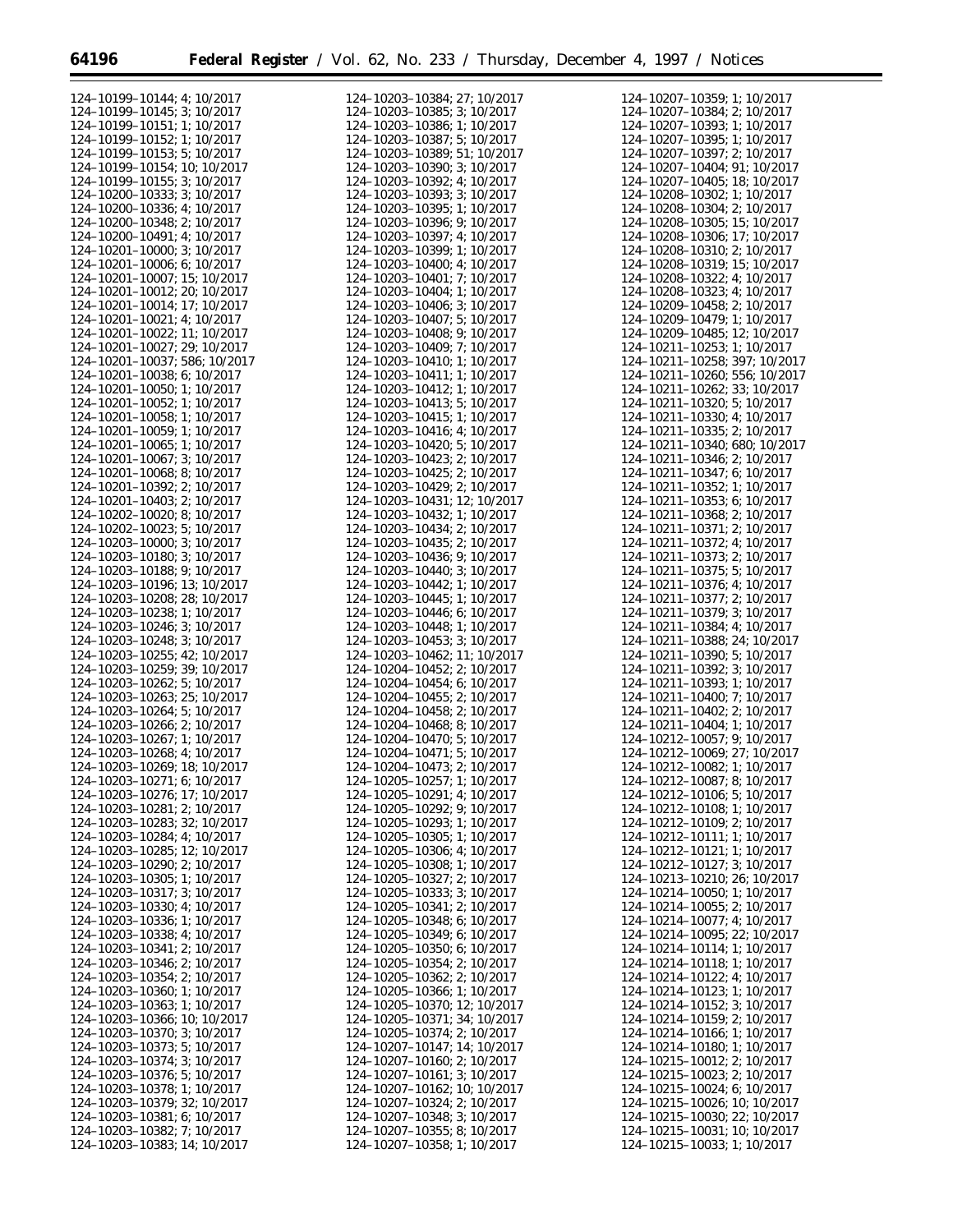| 124-10215-10036; 9; 10/2017          | 124-10219-10054; 3; 10/2017          | 124-10222-10384; 1; 10/2017          |
|--------------------------------------|--------------------------------------|--------------------------------------|
| 124-10215-10043; 3; 10/2017          | 124-10219-10055; 1; 10/2017          | 124-10223-10485; 14; 10/2017         |
| $124 - 10215 - 10045$ ; 2; 10/2017   | 124-10219-10060; 6; 10/2017          | 124-10223-10486; 9; 10/2017          |
| 124-10215-10048; 2; 10/2017          | 124-10219-10066; 33; 10/2017         | 124-10223-10488; 10; 10/2017         |
|                                      |                                      |                                      |
| 124-10215-10049; 2; 10/2017          | 124-10219-10070; 4; 10/2017          | 124-10223-10489; 5; 10/2017          |
| 124-10215-10054; 4; 10/2017          | 124-10219-10071; 12; 10/2017         | 124-10223-10495; 4; 10/2017          |
| 124-10215-10055; 1; 10/2017          | 124-10219-10073; 1; 10/2017          | 124-10223-10499; 14; 10/2017         |
| 124-10215-10056; 6; 10/2017          | 124-10219-10074; 2; 10/2017          | 124-10224-10054; 8; 10/2017          |
| 124-10215-10057; 1; 10/2017          | 124-10219-10076; 1; 10/2017          | 124-10224-10056; 10; 10/2017         |
| 124-10215-10058; 2; 10/2017          | 124-10219-10079; 3; 10/2017          | 124-10224-10240; 9; 10/2017          |
| 124-10215-10060; 1; 10/2017          | $124 - 10219 - 10080$ ; 2; $10/2017$ | 124-10225-10221; 9; 10/2017          |
| 124-10215-10061; 3; 10/2017          | 124-10219-10081; 7; 10/2017          | 124-10225-10222; 1; 10/2017          |
| 124-10215-10064; 1; 10/2017          | 124-10219-10082; 6; 10/2017          | 124-10225-10223; 5; 10/2017          |
| 124-10215-10065; 4; 10/2017          | 124-10219-10083; 1; 10/2017          | 124-10225-10226; 3; 10/2017          |
|                                      |                                      |                                      |
| 124-10215-10066; 1; 10/2017          | 124-10219-10086; 3; 10/2017          | 124-10225-10228; 1; 10/2017          |
| 124-10215-10067; 1; 10/2017          | 124-10219-10088; 4; 10/2017          | 124-10225-10231; 6; 10/2017          |
| 124-10215-10068; 10; 10/2017         | 124-10219-10091; 5; 10/2017          | 124-10225-10236; 8; 10/2017          |
| 124-10216-10005; 3; 10/2017          | 124-10219-10320; 4; 10/2017          | 124-10225-10237; 11; 10/2017         |
| $124 - 10216 - 10008$ ; 2; 10/2017   | 124-10219-10322; 4; 10/2017          | 124-10225-10243; 2; 10/2017          |
| 124-10216-10026; 3; 10/2017          | 124-10219-10323; 7; 10/2017          | 124-10225-10251; 3; 10/2017          |
| $124 - 10216 - 10029$ ; 2; 10/2017   | 124-10219-10324; 1; 10/2017          | 124-10225-10277; 1; 10/2017          |
| 124-10216-10043; 1; 10/2017          | 124-10219-10327; 2; 10/2017          | $124 - 10225 - 10280$ ; 2; $10/2017$ |
| 124-10216-10080; 3; 10/2017          | 124-10219-10328; 1; 10/2017          | 124-10225-10286; 1; 10/2017          |
|                                      |                                      |                                      |
| 124-10216-10089; 1; 10/2017          | 124-10219-10330; 5; 10/2017          | 124-10225-10287; 1; 10/2017          |
| 124-10216-10093; 1; 10/2017          | 124-10219-10332; 5; 10/2017          | 124-10225-10289; 2; 10/2017          |
| 124-10216-10120; 60; 10/2017         | 124-10219-10335; 17; 10/2017         | 124-10225-10293; 3; 10/2017          |
| 124-10216-10244; 2; 10/2017          | 124-10219-10336; 1; 10/2017          | 124-10225-10299; 2; 10/2017          |
| 124-10216-10246; 1; 10/2017          | 124-10219-10338; 2; 10/2017          | 124-10225-10300; 1; 10/2017          |
| 124-10216-10251; 2; 10/2017          | 124-10219-10340; 6; 10/2017          | 124-10225-10352; 45; 10/2017         |
| 124-10216-10252; 12; 10/2017         | 124-10219-10342; 1; 10/2017          | 124-10225-10353; 1; 10/2017          |
| 124-10216-10253; 2; 10/2017          | 124-10219-10344; 2; 10/2017          | 124-10225-10359; 1; 10/2017          |
| 124-10216-10254; 1; 10/2017          | 124-10219-10345; 3; 10/2017          | 124-10225-10361; 2; 10/2017          |
|                                      |                                      |                                      |
| 124-10216-10256; 4; 10/2017          | 124-10219-10346; 1; 10/2017          | 124-10225-10380; 1; 10/2017          |
| 124-10216-10257; 2; 10/2017          | 124-10219-10347; 17; 10/2017         | 124-10225-10381; 1; 10/2017          |
| 124-10216-10258; 1; 10/2017          | 124-10219-10348; 3; 10/2017          | 124-10225-10382; 1; 10/2017          |
| 124-10216-10259; 2; 10/2017          | 124-10219-10349; 16; 10/2017         | 124-10225-10383; 2; 10/2017          |
| 124-10216-10261; 3; 10/2017          | 124-10219-10350; 8; 10/2017          | 124-10225-10396; 2; 10/2017          |
| 124-10216-10262; 1; 10/2017          | 124-10219-10353; 8; 10/2017          | 124-10225-10400; 1; 10/2017          |
| 124-10216-10264; 2; 10/2017          | 124-10219-10360; 7; 10/2017          | $124 - 10225 - 10402$ ; 8; $10/2017$ |
| 124-10216-10269; 1; 10/2017          | 124-10219-10372; 20; 10/2017         | 124-10225-10413; 3; 10/2017          |
| 124-10216-10281; 1; 10/2017          | 124-10219-10378; 3; 10/2017          | 124-10225-10418; 3; 10/2017          |
|                                      |                                      |                                      |
| 124-10216-10283; 5; 10/2017          | 124-10219-10380; 5; 10/2017          | $124 - 10225 - 10419$ ; 2; $10/2017$ |
| 124-10216-10292; 1; 10/2017          | 124-10219-10381; 1; 10/2017          | 124-10225-10423; 1; 10/2017          |
| 124-10216-10293; 1; 10/2017          | 124-10219-10388; 7; 10/2017          | 124-10225-10426; 4; 10/2017          |
| 124-10216-10295; 4; 10/2017          | 124-10219-10400; 1; 10/2017          | 124-10225-10427; 4; 10/2017          |
| 124-10216-10296; 1; 10/2017          | 124-10219-10403; 1; 10/2017          | 124-10225-10429; 4; 10/2017          |
| 124-10216-10299; 1; 10/2017          | 124-10219-10404; 5; 10/2017          | 124-10225-10430; 2; 10/2017          |
| 124-10216-10301; 1; 10/2017          | 124-10219-10408; 1; 10/2017          | 124-10225-10435; 1; 10/2017          |
| 124-10217-10384; 2; 10/2017          | 124-10219-10412; 1; 10/2017          | 124-10225-10436; 1; 10/2017          |
| 124-10217-10393; 1; 10/2017          | 124-10219-10413; 2; 10/2017          | 124-10225-10437; 1; 10/2017          |
|                                      |                                      |                                      |
| 124-10217-10394; 6; 10/2017          | 124-10219-10422; 3; 10/2017          | $124 - 10225 - 10441$ ; 4; 10/2017   |
| 124-10217-10398; 3; 10/2017          | 124-10219-10429; 16; 10/2017         | $124 - 10225 - 10444$ ; 1; 10/2017   |
| 124-10217-10400; 6; 10/2017          | $124 - 10219 - 10430$ ; 2; $10/2017$ | $124 - 10225 - 10445$ ; 4; 10/2017   |
| 124-10217-10405; 9; 10/2017          | 124-10219-10438; 4; 10/2017          | $124 - 10225 - 10448$ ; 2; 10/2017   |
| 124-10217-10407; 2; 10/2017          | 124-10220-10148; 2; 10/2017          | $124 - 10225 - 10449$ ; 7; 10/2017   |
| 124-10218-10009; 2; 10/2017          | 124-10220-10150; 25; 10/2017         | $124 - 10225 - 10451$ ; 4; 10/2017   |
| 124-10218-10146; 355; 10/2017        | 124-10220-10153; 1; 10/2017          | $124 - 10225 - 10452$ ; 2; 10/2017   |
| 124-10218-10148; 1; 10/2017          | 124-10220-10154; 2; 10/2017          | 124-10225-10453; 1; 10/2017          |
| 124-10218-10155; 10; 10/2017         | $124 - 10220 - 10155$ ; 4; 10/2017   | $124 - 10225 - 10457$ ; 5; 10/2017   |
| 124-10218-10178; 12; 10/2017         | $124 - 10220 - 10156$ ; 4; 10/2017   | 124-10225-10468; 1; 10/2017          |
|                                      |                                      |                                      |
| 124-10218-10186; 20; 10/2017         | 124-10220-10158; 4; 10/2017          | 124-10225-10469; 1; 10/2017          |
| 124-10218-10190; 4; 10/2017          | 124-10220-10161; 3; 10/2017          | 124-10225-10473; 9; 10/2017          |
| 124-10218-10206; 5; 10/2017          | 124-10220-10162; 11; 10/2017         | $124 - 10227 - 10251$ ; 3; 10/2017   |
| 124-10218-10234; 1; 10/2017          | 124-10220-10163; 27; 10/2017         | 124-10230-10069; 2: 10/2017          |
| 124-10218-10236; 2; 10/2017          | 124-10220-10304; 1; 10/2017          | 124-10230-10430; 1; 10/2017          |
| 124-10218-10240; 7; 10/2017          | 124-10220-10480; 3; 10/2017          | 124-10230-10461; 1; 10/2017          |
| 124-10218-10247; 2; 10/2017          | 124-10220-10482; 36; 10/2017         | $124 - 10230 - 10462$ ; 1; 10/2017   |
| 124-10218-10250; 2; 10/2017          | 124-10220-10483; 18; 10/2017         | $124 - 10230 - 10467$ ; 2; 10/2017   |
|                                      |                                      |                                      |
| 124-10218-10255; 2; 10/2017          | 124-10220-10484; 9; 10/2017          | $124 - 10230 - 10469$ ; 3; $10/2017$ |
| 124-10218-10257; 5; 10/2017          | $124 - 10221 - 10429$ ; 9; 10/2017   | $124 - 10233 - 10148$ ; 3; 10/2017   |
| $124 - 10219 - 10000$ ; 2; $10/2017$ | $124 - 10222 - 10001$ ; 1; 10/2017   | $124 - 10233 - 10434$ ; 2; $10/2017$ |
| 124-10219-10012; 2; 10/2017          | $124 - 10222 - 10002$ ; 8; 10/2017   | $124 - 10241 - 10002$ ; 1; 10/2017   |
| 124-10219-10037; 2; 10/2017          | $124 - 10222 - 10018$ ; 3; 10/2017   | 124-10254-10172; 2; 10/2017          |
| 124-10219-10040; 1; 10/2017          | 124-10222-10059; 1; 10/2017          | 124-10257-10304; 27; 10/2017         |
| 124-10219-10045; 4; 10/2017          | $124 - 10222 - 10062$ ; 5; $10/2017$ | $124 - 10257 - 10307$ ; 2; 10/2017   |
| 124-10219-10053; 118; 10/2017        | 124-10222-10074; 5; 10/2017          | 124-10262-10080; 1; 10/2017          |
|                                      |                                      |                                      |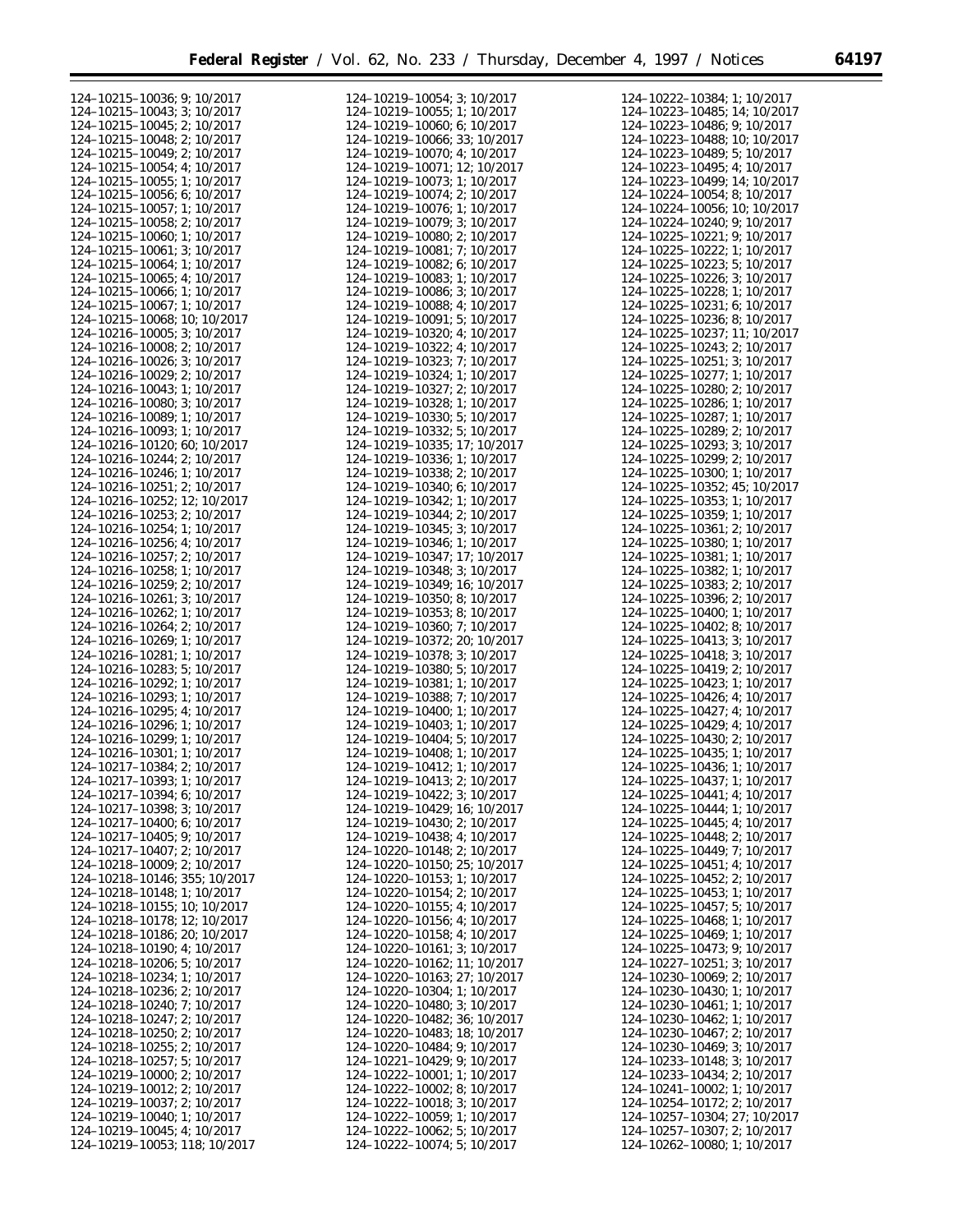| 124-10268-10399; 1; 10/2017                                | 124-10288-10041; 4; 10/2017                                | 104-10062-10282; 24; 10/2017                               |
|------------------------------------------------------------|------------------------------------------------------------|------------------------------------------------------------|
| 124-10269-10094; 3; 10/2017                                | 124-10288-10043; 1; 10/2017                                | 104-10063-10007; 87; 10/2017                               |
| 124-10271-10071; 4; 10/2017                                | 124-10288-10046; 1; 10/2017                                | $104-10065-10054$ ; 1; $10/2017$                           |
|                                                            |                                                            |                                                            |
| 124-10273-10226; 1; 10/2017                                | 124-10288-10047; 1; 10/2017                                | 104-10065-10366; 3; 05/2001                                |
| 124-10279-10017; 2; 10/2017                                | 124-10288-10049; 1; 10/2017                                | 104-10066-10170; 3; 10/2017                                |
| 124-10279-10018; 3; 10/2017                                | $124 - 10288 - 10050$ ; 1; 10/2017                         | 104-10066-10181; 8; 10/2017                                |
| 124-10279-10019; 23; 10/2017                               | 124-10288-10053; 1; 10/2017                                | 104-10066-10209; 2; 10/2017                                |
|                                                            |                                                            |                                                            |
| 124-10279-10020; 3; 10/2017                                | 124-10288-10057; 1; 10/2017                                | 104-10066-10226; 3; 10/2003                                |
| 124-10280-10137; 2; 10/2017                                | 124-10288-10058; 5; 10/2017                                | 104-10066-10231; 14; 10/2017                               |
| 124-10281-10116; 5; 10/2017                                | 124-10288-10059; 1; 10/2017                                | 104-10066-10232; 1; 10/2017                                |
|                                                            |                                                            |                                                            |
| 124-10281-10119; 45; 10/2017                               | 124-10288-10061; 1; 10/2017                                | $104-10068-10061$ ; 2; $10/2017$                           |
| 124-10281-10120; 3; 10/2017                                | $124 - 10288 - 10062$ ; 2; $10/2017$                       | 104-10068-10139; 3; 10/2017                                |
| 124-10281-10122; 1; 10/2017                                | 124-10288-10069; 1; 10/2017                                | 104-10068-10182; 3; 10/2017                                |
|                                                            |                                                            |                                                            |
| 124-10281-10126; 2; 10/2017                                | 124-10288-10070; 1; 10/2017                                | 104-10072-10232; 2; 10/2017                                |
| $124 - 10281 - 10194$ ; 4; 10/2017                         | 124-10288-10071; 1; 10/2017                                | 104-10072-10242; 18; 10/2017                               |
| 124-10282-10131; 6; 10/2017                                | 124-10288-10072; 3; 10/2017                                | $104-10075-10200$ ; 4; $10/2017$                           |
|                                                            |                                                            |                                                            |
| 124-10282-10275; 8; 10/2017                                | 124-10288-10073; 3; 10/2017                                | 104-10092-10013; 2; 10/2017                                |
| 124-10282-10288; 12; 10/2017                               | 124-10288-10077; 1; 10/2017                                | $104 - 10092 - 10015$ ; 1; 10/2017                         |
| 124-10283-10341; 1; 10/2017                                | 124-10288-10079; 1; 10/2017                                | 104-10092-10135; 7; 10/2017                                |
|                                                            |                                                            |                                                            |
| 124-10283-10354; 1; 10/2017                                | 124-10288-10083; 1; 10/2017                                | 104-10092-10136; 10; 10/2017                               |
| 124-10283-10366; 1; 10/2017                                | 124-10288-10086; 1; 10/2017                                | 104-10093-10196; 11; 10/2017                               |
| 124-10283-10375; 1; 10/2017                                | 124-10288-10088; 3; 10/2017                                | 104-10093-10216; 3; 10/2017                                |
|                                                            |                                                            |                                                            |
| 124-10283-10376; 2; 10/2017                                | 124-10288-10089; 2; 10/2017                                | $104-10095-10416$ ; 2; $10/2017$                           |
| 124-10283-10385; 2; 10/2017                                | 124-10288-10090; 1; 10/2017                                | 104-10096-10318; 1; 10/2017                                |
| 124-10283-10391; 1; 10/2017                                | $124 - 10288 - 10092$ ; 2; 10/2017                         | 104-10098-10036; 8; 10/2017                                |
|                                                            | 124-10288-10093; 4; 10/2017                                |                                                            |
| 124-10283-10393; 5; 10/2017                                |                                                            | 104-10098-10289; 15; 10/2017                               |
| 124-10283-10395; 1; 10/2017                                | 124-10288-10094; 1; 10/2017                                | 104-10100-10026; 2; 10/2017                                |
| 124-10283-10397; 2; 10/2017                                | 124-10288-10102; 1; 10/2017                                | $104-10100-10045$ ; 2; 05/2001                             |
|                                                            | 124-10288-10114; 1; 10/2017                                |                                                            |
| 124-10283-10400; 1; 10/2017                                |                                                            | 104-10100-10056; 10; 10/2017                               |
| 124-10283-10404; 3; 10/2017                                | 124-10288-10115; 2; 10/2017                                | 104-10100-10058; 3; 10/2017                                |
| 124-10283-10406; 1; 10/2017                                | 124-10288-10118; 1; 10/2017                                | 104-10100-10062; 2; 10/2017                                |
|                                                            | 124-10288-10123; 4; 10/2017                                |                                                            |
| 124-10283-10410; 8; 10/2017                                |                                                            | 104-10100-10099; 1; 10/2017                                |
| 124-10283-10411; 3; 10/2017                                | 124-10288-10125; 1; 10/2017                                | 104-10100-10116; 3; 10/2017                                |
| 124-10283-10413; 1; 10/2017                                | 124-10288-10127; 6; 10/2017                                | 104-10100-10130; 3; 10/2017                                |
|                                                            | 124-10288-10128; 11; 10/2017                               |                                                            |
| 124-10283-10415; 1; 10/2017                                |                                                            | 104-10100-10140; 3; 05/2001                                |
| 124-10283-10419; 2; 10/2017                                | 124-10288-10129; 3; 10/2017                                | 104-10100-10149; 6; 05/2001                                |
| 124-10283-10420; 1; 10/2017                                | 124-10288-10132; 2; 10/2017                                | 104-10100-10192; 7; 10/2017                                |
|                                                            | 124-10288-10133; 15; 10/2017                               |                                                            |
| 124-10283-10422; 1; 10/2017                                |                                                            | 104-10100-10207; 2; 10/2017                                |
| 124-10283-10423; 2; 10/2017                                | 124-10288-10134; 2; 10/2017                                | 104-10100-10225; 2; 10/2017                                |
| 124-10283-10427; 1; 10/2017                                | 124-10288-10138; 1; 10/2017                                | 104-10100-10228; 1; 10/2017                                |
|                                                            | 124-10288-10139; 8; 10/2017                                |                                                            |
| 124-10283-10432; 1; 10/2017                                |                                                            | 104-10100-10235; 1; 10/2017                                |
| 124-10283-10440; 11; 10/2017                               | 124-10288-10142; 1; 10/2017                                | 104-10100-10238; 5; 10/2017                                |
| 124-10283-10441; 1; 10/2017                                | 124-10288-10145; 7; 10/2017                                | 104-10100-10301; 5; 10/2017                                |
|                                                            | 124-10288-10146; 3; 10/2017                                |                                                            |
| 124-10283-10454; 1; 10/2017                                | 124-10288-10147; 80; 10/2017                               | 104-10100-10316; 6; 10/2017                                |
| 124-10283-10456; 2; 10/2017                                |                                                            | 104-10100-10338; 6; 10/2017                                |
| 124-10283-10459; 22; 10/2017                               | 124-10288-10150; 1; 10/2017                                | 104-10100-10359; 7; 10/2017                                |
|                                                            | 124-10288-10164; 5; 10/2017                                |                                                            |
| 124-10283-10461; 2; 10/2017                                | 124-10290-10143; 9; 10/2017                                | 104-10100-10381; 2; 10/2017                                |
| 124-10283-10465; 1; 10/2017                                |                                                            | 104-10100-10391; 2; 10/2017                                |
| 124-10283-10466; 2; 10/2017                                | 124-10292-10001; 2; 10/2017                                | 104-10100-10395; 20; 10/2017                               |
|                                                            | 124-10292-10006; 11; 10/2017                               |                                                            |
| 124-10283-10467; 1; 10/2017                                | 124-10292-10008; 82; 10/2017                               | $104 - 10101 - 10027$ ; 8; $10/2017$                       |
| 124-10284-10080; 9; 10/2017                                |                                                            | 104-10101-10034; 1; 05/2001                                |
| 124-10284-10309; 24; 10/2017                               | 124-10292-10012; 34; 10/2017                               | 104-10102-10112; 7; 10/2017                                |
| 124-10284-10312; 5; 10/2017                                | 124-10292-10013; 10; 10/2017                               | 104-10102-10115; 17; 10/2017                               |
|                                                            | 124-10292-10015; 8; 10/2017                                |                                                            |
| 124-10284-10317; 1; 10/2017                                |                                                            | 104-10102-10143; 17; 10/2017                               |
| 124-10284-10370; 1; 10/2017                                | 124-10292-10016; 26; 10/2017                               | 104-10103-10075; 35; 10/2017                               |
| 124-10284-10378; 4; 10/2017                                | 124-10292-10019; 4; 10/2017                                | $104 - 10103 - 10354$ ; 6; 10/2017                         |
|                                                            | 124-10293-10355; 6; 10/2017                                |                                                            |
| 124-10285-10185; 9; 10/2017                                | 124-10293-10368; 2; 10/2017                                | $104 - 10103 - 10355$ ; 9; 10/2017                         |
| 124-10286-10137; 20; 10/2017                               |                                                            | 104-10103-10356; 10; 10/2017                               |
| 124-10286-10138; 12; 10/2017                               | 124-10294-10226; 2; 10/2017                                | 104-10103-10357; 7; 10/2017                                |
|                                                            | 124-10294-10233; 2; 10/2017                                |                                                            |
| 124-10286-10141; 4; 10/2017                                | 124-10294-10236; 2; 10/2017                                | 104-10106-10747; 2; 10/2017                                |
| 124-10286-10142; 10; 10/2017                               |                                                            | 104-10113-10212; 4; 10/2017                                |
| 124-10286-10147; 10; 10/2017                               | 124-10294-10237; 19; 10/2017                               | 104-10116-10118; 2; 10/2017                                |
|                                                            | 124-10294-10239; 2; 10/2017                                |                                                            |
| 124-10288-10000; 3; 10/2017                                | 124-10294-10241; 2; 10/2017                                | 104-10117-10268; 6; 10/2017                                |
| 124-10288-10001; 4; 10/2017                                |                                                            | 104-10118-10300; 28; 10/2017                               |
| 124-10288-10003; 1; 10/2017                                | 124-10296-10003; 29; 10/2017                               | 104-10118-10307; 8; 10/2017                                |
|                                                            | CIA Documents: Postponed in Part                           |                                                            |
| $124 - 10288 - 10005$ ; 2; $10/2017$                       |                                                            | $104 - 10119 - 10009$ ; 2; $10/2017$                       |
| 124-10288-10006; 1; 10/2017                                | 104-10013-10165; 1; 10/2017                                | 104-10119-10014; 2; 10/2017                                |
| 124-10288-10007; 4; 10/2017                                | $104-10050-10000$ ; 1; $10/2017$                           | 104-10119-10015; 3; 10/2017                                |
|                                                            |                                                            |                                                            |
| 124-10288-10008; 18; 10/2017                               | 104-10050-10001; 1; 10/2017                                | 104-10119-10016; 1; 10/2017                                |
| 124-10288-10011; 2; 10/2017                                | 104-10054-10282; 1; 10/2017                                | 104-10119-10023; 1; 10/2017                                |
| 124-10288-10015; 1; 10/2017                                | $104 - 10059 - 10057$ ; 4; 10/2017                         | 104-10119-10036; 1; 10/2017                                |
|                                                            |                                                            |                                                            |
| 124-10288-10019; 14; 10/2017                               | 104-10059-10099; 36; 10/2017                               | 104-10119-10040; 1; 10/2017                                |
| 124-10288-10024; 3; 10/2017                                | $104-10061-10022$ ; 1; $10/2017$                           | $104 - 10119 - 10250$ ; 4; $10/2017$                       |
| 124-10288-10025; 4; 10/2017                                |                                                            |                                                            |
|                                                            |                                                            |                                                            |
|                                                            | $104-10061-10214$ ; 2; $10/2017$                           | 104-10119-10254; 1; 10/2017                                |
| 124-10288-10031; 2; 10/2017<br>124-10288-10040; 1; 10/2017 | 104-10061-10320; 2; 10/2017<br>104-10062-10166; 1; 10/2017 | 104-10119-10281; 4; 10/2017<br>104-10119-10284; 3; 10/2017 |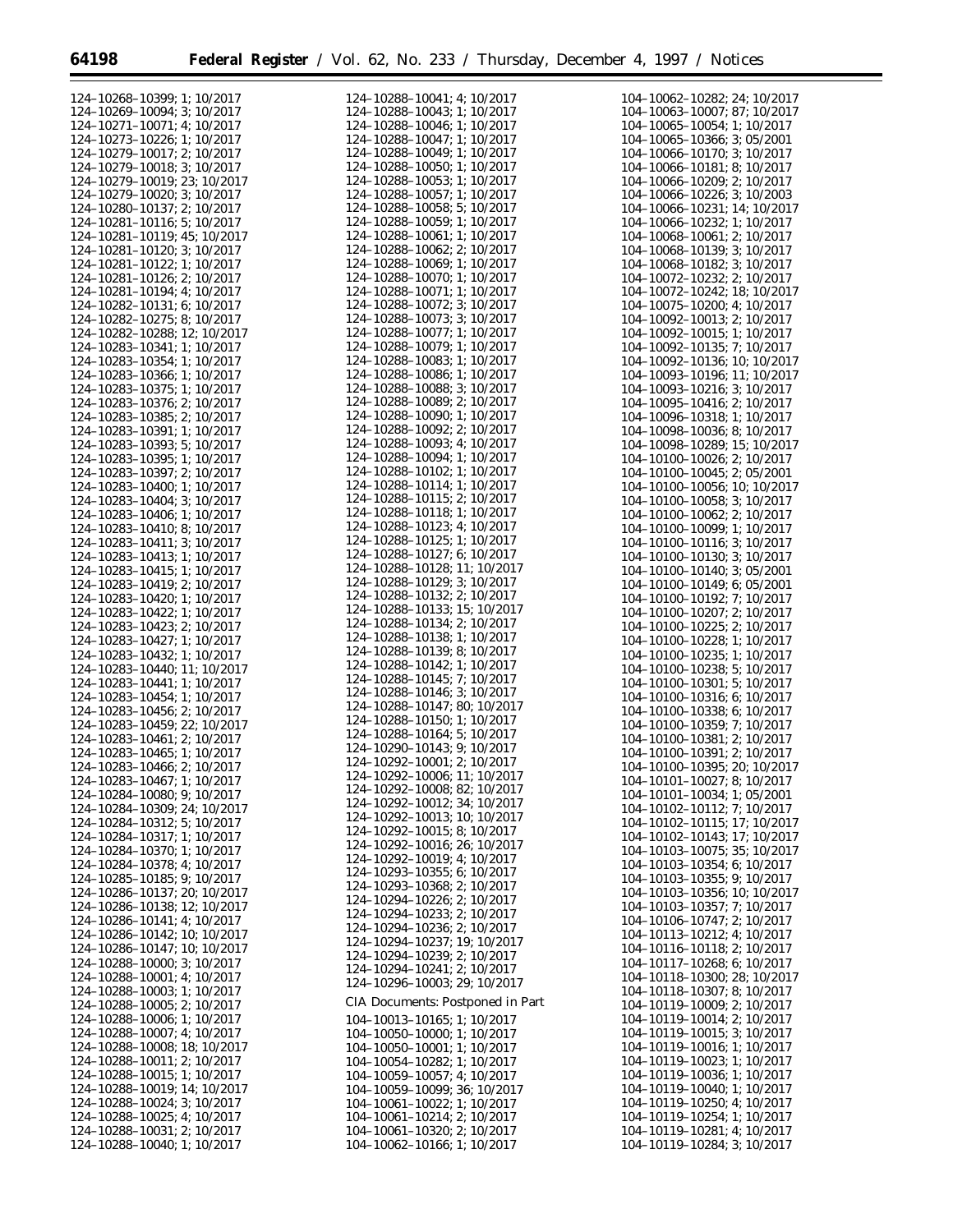HSCA Documents: Postponed in Part

e<br>B

|  | 104–10119–10285; 6;                                                                                                                                                                                                                       |    | 10/2017            |  |
|--|-------------------------------------------------------------------------------------------------------------------------------------------------------------------------------------------------------------------------------------------|----|--------------------|--|
|  | 104-10119-10287;                                                                                                                                                                                                                          | 9; | 10/2017            |  |
|  |                                                                                                                                                                                                                                           |    |                    |  |
|  |                                                                                                                                                                                                                                           | 4: | 10/2017            |  |
|  | $104-10119-10316;$<br>$104-10119-10365;$<br>$104-10119-10367;$<br>$104-10119-10368;$                                                                                                                                                      | 3: | 10/2017            |  |
|  |                                                                                                                                                                                                                                           | 1; | 10/2017            |  |
|  |                                                                                                                                                                                                                                           | 6; | 10/2017            |  |
|  | 104-10119-10403;                                                                                                                                                                                                                          | 1: | 10/2017            |  |
|  | 104-10119-10437;                                                                                                                                                                                                                          | 9: | 10/2017            |  |
|  | 104-10120-10246;                                                                                                                                                                                                                          | 1; | 10/2017            |  |
|  | 104-10120-10398;                                                                                                                                                                                                                          | 3; | 10/2017            |  |
|  | 104-10120-10426;                                                                                                                                                                                                                          | 3: | 10/2017            |  |
|  | 104-10120-10429; 4;                                                                                                                                                                                                                       |    |                    |  |
|  |                                                                                                                                                                                                                                           |    | 10/2017            |  |
|  | 104-10120-10440; 2;                                                                                                                                                                                                                       |    | 10/2017            |  |
|  | 104-10120-10441; 3;                                                                                                                                                                                                                       |    | 10/2017            |  |
|  | 104-10120-10442; 4;                                                                                                                                                                                                                       |    | 10/2017            |  |
|  | $104 - 10120 - 10444$ ; 2;                                                                                                                                                                                                                |    | 10/2017            |  |
|  | $104-10126-10253; 2;$<br>$104-10126-10318; 4;$                                                                                                                                                                                            |    | 10/2017            |  |
|  |                                                                                                                                                                                                                                           |    | 10/2017            |  |
|  |                                                                                                                                                                                                                                           |    | 10/2017            |  |
|  | $104-10132-10009; 4;$<br>$104-10132-10015; 1;$                                                                                                                                                                                            |    |                    |  |
|  | $104 - 10132 - 10017$ ; 8;                                                                                                                                                                                                                |    | 10/2017            |  |
|  |                                                                                                                                                                                                                                           |    | 10/2017            |  |
|  | $104 - 10132 - 10021$ ; 4;                                                                                                                                                                                                                |    | 10/2017            |  |
|  | 104-10132-10029;                                                                                                                                                                                                                          | 6; | 10/2017            |  |
|  | 104-10132-10060;                                                                                                                                                                                                                          | 1; | 10/2017            |  |
|  | $104 - 10132 - 10072$ ;                                                                                                                                                                                                                   | 9; | 10/2017            |  |
|  | 104-10132-10075;                                                                                                                                                                                                                          | 3; | 10/2017            |  |
|  | 104-10132-10094;                                                                                                                                                                                                                          | 3; | 10/2017            |  |
|  |                                                                                                                                                                                                                                           |    |                    |  |
|  | 104-10132-10105;                                                                                                                                                                                                                          | 1; | 10/2017            |  |
|  | 104-10132-10139;                                                                                                                                                                                                                          | 2; | 10/2017            |  |
|  | 104-10132-10144;                                                                                                                                                                                                                          | 6; | 10/2017            |  |
|  | 104-10132-10152;                                                                                                                                                                                                                          | 2; | 10/2017            |  |
|  | $104-1013z-1013z$ , z,<br>$2104-1013z-10287; 1;$<br>$104-1013z-10289; 12;$<br>$104-1013z-10290; 4;$<br>$2104-1013z-10292; 2;$<br>$2104-1013z-10293; 204-1013z-10293; 205-10293; 205-10293; 206-10293; 207-10293; 208-10293; 207-10293; 2$ |    | 10/2017            |  |
|  |                                                                                                                                                                                                                                           |    | 12; 10/2017        |  |
|  |                                                                                                                                                                                                                                           |    | 10/2017            |  |
|  |                                                                                                                                                                                                                                           |    |                    |  |
|  |                                                                                                                                                                                                                                           |    | 10/2017            |  |
|  |                                                                                                                                                                                                                                           |    | 10/2017            |  |
|  |                                                                                                                                                                                                                                           |    | 26; 10/2017        |  |
|  | 104-10133-10014;                                                                                                                                                                                                                          | 1; | 10/2017            |  |
|  | 104-10133-10019;                                                                                                                                                                                                                          | 1; | 10/2017            |  |
|  | 104-10133-10020;                                                                                                                                                                                                                          | 2; | 10/2017            |  |
|  |                                                                                                                                                                                                                                           |    |                    |  |
|  |                                                                                                                                                                                                                                           |    |                    |  |
|  | 104-10133-10021;                                                                                                                                                                                                                          | 1; | 10/2017            |  |
|  | 104-10133-10027;                                                                                                                                                                                                                          | 1; | 10/2017            |  |
|  | 104-10133-10032;                                                                                                                                                                                                                          | 1; | 10/2017            |  |
|  | 104-10133-10041;                                                                                                                                                                                                                          | 5; | 10/2017            |  |
|  | $104 - 10133 - 10091;$                                                                                                                                                                                                                    | 1; | 10/2017            |  |
|  |                                                                                                                                                                                                                                           |    | 10/2017            |  |
|  |                                                                                                                                                                                                                                           | 1; |                    |  |
|  | $104 - 10133 - 10236;$<br>104-10133-10239;                                                                                                                                                                                                | 1; | 10/2017            |  |
|  |                                                                                                                                                                                                                                           |    | 10/2017            |  |
|  | $104-10133-10260; 3;$<br>$104-10133-10276; 1;$                                                                                                                                                                                            |    | 10/2017            |  |
|  |                                                                                                                                                                                                                                           | 2: | 10/2017            |  |
|  | $104 - 10133 - 10308;$<br>104-10133-10404;                                                                                                                                                                                                | 6; | 10/2017            |  |
|  | $104 - 10135 - 10342$ ;                                                                                                                                                                                                                   | 2; | 10/2017            |  |
|  | 104-10135-10346;                                                                                                                                                                                                                          | 2; | 10/2017            |  |
|  | 104-10135-10397;                                                                                                                                                                                                                          | 8; | 10/2017            |  |
|  |                                                                                                                                                                                                                                           | 1; | 10/2017            |  |
|  | 104-10143-10003;                                                                                                                                                                                                                          | 6: | 10/2017            |  |
|  | $104 - 10143 - 10014$ ;                                                                                                                                                                                                                   |    |                    |  |
|  | 104-10143-10100;                                                                                                                                                                                                                          | 2; | 10/2017            |  |
|  | 104-10143-10235;                                                                                                                                                                                                                          | 2: | 10/2017            |  |
|  | 104-10143-10299;                                                                                                                                                                                                                          | 3; | 10/2017            |  |
|  | 104-10143-10324;                                                                                                                                                                                                                          | 1; | 10/2017            |  |
|  | 104-10143-10326;                                                                                                                                                                                                                          | 1; | 10/2017            |  |
|  | 104-10143-10333;                                                                                                                                                                                                                          | 4; | 05/2001            |  |
|  |                                                                                                                                                                                                                                           | 1; | 10/2017            |  |
|  |                                                                                                                                                                                                                                           |    |                    |  |
|  | $104 - 10143 - 10371;$<br>$104 - 10143 - 10372;$                                                                                                                                                                                          | 1; | 10/2017            |  |
|  |                                                                                                                                                                                                                                           | 6; | 10/2017            |  |
|  | $104 - 10143 - 10373$ ;<br>104-10145-10056;                                                                                                                                                                                               | 2; | 10/2017            |  |
|  | 104-10145-10075;                                                                                                                                                                                                                          | 3; | 10/2017            |  |
|  | 104-10145-10085;                                                                                                                                                                                                                          | 2; | 10/2017            |  |
|  | 104-10145-10099;                                                                                                                                                                                                                          | 1; | 10/2017            |  |
|  | 104-10145-10137;                                                                                                                                                                                                                          | 1; | 10/2017            |  |
|  | 104-10145-10152;                                                                                                                                                                                                                          | 1; | 10/2017            |  |
|  |                                                                                                                                                                                                                                           |    |                    |  |
|  | 104-10145-10214;                                                                                                                                                                                                                          |    | 14; 10/2003        |  |
|  | 104-10145-10262;                                                                                                                                                                                                                          | 5; | 10/2017            |  |
|  | 104-10145-10302;<br>104-10145-10425; 2;                                                                                                                                                                                                   | 5; | 10/2017<br>10/2017 |  |

|                                      | 180–10070–10476; 1; 10/2017                                                               |
|--------------------------------------|-------------------------------------------------------------------------------------------|
|                                      | 180-10078-10244; 1; 10/2017<br>180-10111-10193; 16; 10/2017                               |
|                                      | $180 - 10131 - 10335$ ; 300; 10/2017                                                      |
|                                      |                                                                                           |
|                                      | 180–10141–10188; 2; 10/2017<br>180–10141–10223; 2; 05/2001<br>180–10141–10227; 4; 10/2017 |
|                                      |                                                                                           |
|                                      | $180-10141-10275$ ; 4; 10/2017<br>180–10141–10276; 4; 10/2017                             |
| $180 - 10141 - 10406;$               | 6;<br>10/2017                                                                             |
|                                      | 180-10141-10407; 6; 10/2017                                                               |
|                                      | $180 - 10142 - 10059$ ; 1; 10/2017                                                        |
|                                      | 180-10142-10064; 5;<br>10/2017<br>180-10142-10319; 4; 10/2017                             |
|                                      | 180-10142-10338; 8; 10/2017                                                               |
|                                      | $180 - 10143 - 10081$ ; 3; 05/2001                                                        |
|                                      | 180-10143-10107; 2;<br>10/2017                                                            |
|                                      | 180-10143-10113; 8;<br>10/2017                                                            |
|                                      | 180-10143-10122; 24; 05/2001                                                              |
|                                      | 180-10143-10123; 8; 10/2017<br>180-10143-10125; 5;<br>10/2017                             |
|                                      | 180-10143-10133; 4;<br>10/2017                                                            |
|                                      | 180-10143-10144; 1; 10/2017                                                               |
|                                      | 180-10143-10155; 1;<br>10/2017                                                            |
|                                      | 180-10143-10156; 5;<br>10/2017                                                            |
|                                      | 180-10143-10309: 6:<br>10/2017                                                            |
|                                      | 180-10143-10335; 5; 10/2017                                                               |
|                                      | 180-10143-10364; 1; 10/2017<br>180-10143-10365; 2; 10/2017                                |
|                                      | 180-10143-10372; 4;<br>10/2017                                                            |
|                                      | 180-10143-10419; 2; 10/2017                                                               |
|                                      | 180-10143-10425; 2;<br>10/2017                                                            |
|                                      | 180-10144-10015; 9;<br>10/2017<br>180-10144-10018; 26; 10/2017                            |
|                                      | 180-10144-10059; 2; 10/2017                                                               |
|                                      | 180-10144-10068; 4;<br>10/2017                                                            |
|                                      | 180–10144–10105; 4;<br>10/2017                                                            |
|                                      | 180-10144-10210; 37; 10/2017                                                              |
|                                      | 180-10144-10236; 25; 10/2017                                                              |
|                                      | 180-10144-10245; 3; 10/2017<br>180-10144-10292; 8;<br>10/2017                             |
|                                      | 180-10144-10423; 1;<br>10/2017                                                            |
|                                      | 180-10145-10005; 9;<br>10/2003                                                            |
|                                      | 180-10145-10390; 5;<br>10/2017                                                            |
|                                      | 180–10145–10399; 6;<br>10/2017                                                            |
|                                      | 180-10145-10430; 5;<br>10/2017<br>180-10146-10027; 1;<br>10/2017                          |
|                                      | 180-10146-10044; 8;<br>10/2017                                                            |
|                                      | 180-10146-10053; 7; 10/2017                                                               |
|                                      | 180-10147-10024; 1;<br>180-10147-10163; 18<br>10/2017                                     |
|                                      | 18;<br>10/2017                                                                            |
| 180-10147-10164;<br>180-10147-10165; | 10/2017<br>11;                                                                            |
| 180-10147-10166;                     | 11;<br>10/2017<br>18;<br>10/2017                                                          |
|                                      |                                                                                           |
|                                      | NSA Documents: Postponed in Part                                                          |
| 144-10001-10155;<br>144-10001-10156; | 7:<br>10/2017<br>6:<br>10/2017                                                            |
| 144-10001-10162;                     | 12:10/2017                                                                                |
| 144-10001-10163;                     | 19:<br>10/2017                                                                            |
| 144-10001-10165;                     | 9; 10/2017                                                                                |
| 144-10001-10166;                     | 10; 10/2017                                                                               |
| 144-10001-10167;                     | 7; 10/2017                                                                                |
| 144-10001-10168;<br>144-10001-10171; | 12: 10/2017                                                                               |
| 144-10001-10176;                     | 10/2017<br>8;<br>7:<br>10/2017                                                            |
| 144-10001-10183;                     | 10/2017<br>1;                                                                             |
| 144-10001-10185;                     | 28; 10/2017                                                                               |
| 144-10001-10189;                     | 1;<br>10/2017                                                                             |
| 144-10001-10191;                     | 6:<br>10/2017                                                                             |
| 144-10001-10195;<br>144-10001-10197; | 5;<br>10/2017<br>4;<br>10/2017                                                            |
| 144-10001-10199;                     | 14; 10/2017                                                                               |
| 144-10001-10204;                     | 5; 10/2017                                                                                |
|                                      | $144 - 10001 - 10205$ ; 6;<br>10/2017                                                     |

| 144-10001-10212; 5; 10/2017                                                                                    |
|----------------------------------------------------------------------------------------------------------------|
| 144-10001-10222; 2; 10/2017<br>144-10001-10236; 2; 10/2017                                                     |
|                                                                                                                |
| $144-10001-10252$ ; 3; $10/2017$<br>$144-10001-10256$ ; 1; $10/2017$                                           |
|                                                                                                                |
| 144-10001-10260; 1; 10/2017<br>144-10001-10261; 2; 10/2017                                                     |
|                                                                                                                |
| US ARMY Documents: Postponed in Part                                                                           |
| 197-10002-10186; 1; 10/2017                                                                                    |
| 197-10002-10187; 1; 10/2017                                                                                    |
| 197-10002-10190; 1; 10/2017                                                                                    |
| 197-10002-10196; 2; 10/2017                                                                                    |
| 198-10004-10205; 1; 10/2017                                                                                    |
| 198-10004-10206; 1; 10/2017                                                                                    |
| 198-10004-10207; 77; 10/2017                                                                                   |
| 198-10005-10012; 3; 10/2017                                                                                    |
| 198-10005-10013; 3; 10/2017                                                                                    |
| 198-10005-10015; 1; 10/2017                                                                                    |
| 198-10005-10017; 9; 10/2017                                                                                    |
| 198-10005-10018; 4; 10/2017                                                                                    |
| <b>JCS Documents: Postponed in Part</b>                                                                        |
| 202-10002-10024; 3; 10/2017                                                                                    |
| 202-10002-10104; 5; 10/2017                                                                                    |
| 202-10002-10118; 1; 10/2017                                                                                    |
| 202-10002-10119; 2; 10/2017                                                                                    |
| 202-10002-10121; 13; 10/2017                                                                                   |
| 202-10002-10122; 1; 10/2017                                                                                    |
| <b>Notice of Additional Releases</b>                                                                           |
|                                                                                                                |
| After consultation with appropriate                                                                            |
| Federal agencies, the Review Board                                                                             |
| announces that the following Federal                                                                           |
| Bureau of Investigation records are now                                                                        |
| being opened in full:                                                                                          |
|                                                                                                                |
|                                                                                                                |
| 124-10187-10202; 124-10192-10013; 124-                                                                         |
| 10195-10106; 124-10196-10347; 124-                                                                             |
| 10196-10352; 124-10196-10356; 124-                                                                             |
| 10196-10359; 124-10196-10360; 124-                                                                             |
| 10196-10365; 124-10196-10367; 124-                                                                             |
| 10196-10369; 124-10196-10370; 124-                                                                             |
| 10196-10372; 124-10196-10373; 124-                                                                             |
|                                                                                                                |
| $10196 - 10374$ ; 124-10196-10375; 124-<br>10196-10376; 124-10196-10377; 124-                                  |
| 10196-10378; 124-10196-10379; 124-                                                                             |
| 10196-10380; 124-10196-10381; 124-                                                                             |
| 10196-10382; 124-10196-10383; 124-                                                                             |
| 10196-10385; 124-10196-10386; 124-                                                                             |
|                                                                                                                |
| 10196-10387; 124-10196-10458; 124-<br>10196-10460; 124-10196-10461; 124-<br>10196-10462; 124-10196-10463; 124- |
| 10196-10467; 124-10196-10468; 124-                                                                             |
| 10196–10469; 124–10196–10491; 124–                                                                             |
| 124-10196-10493:<br>10196–10492;<br>$124-$                                                                     |
| 10196-10494; 124-10196-10495;<br>$124-$                                                                        |
| 10196-10496; 124-10196-10497;<br>$124-$                                                                        |
| 10196-10498;<br>124-10197-10358;<br>124-                                                                       |
| 10197-10415; 124-10197-10416;<br>$124 -$                                                                       |
| 10197-10416; 124-10197-10417;<br>124-                                                                          |
| 10197-10467; 124-10197-10468;<br>$124 -$                                                                       |
| 10197-10469; 124-10197-10470;<br>124-                                                                          |
| 10197-10471; 124-10197-10474; 124-                                                                             |
| 10197-10475; 124-10197-10476;<br>124-                                                                          |
| 10197-10478; 124-10197-10479;<br>$124-$                                                                        |
| 10197-10481; 124-10197-10482;<br>124-                                                                          |
| 10197-10483; 124-10197-10484;<br>$124-$<br>$124-$                                                              |
| 10197-10486; 124-10197-10487;<br>$124 -$                                                                       |
| 10197-10491; 124-10197-10492;<br>10198-10197; 124-10198-10220;<br>124-                                         |
| 10198-10221; 124-10198-10222;<br>$124-$                                                                        |
| 10198-10224; 124-10198-10225;<br>$124 -$                                                                       |
| 10198-10226; 124-10198-10227;<br>$124 -$                                                                       |
| 10198-10228; 124-10198-10229;<br>$124-$                                                                        |
| 10198-10230; 124-10198-10231; 124-<br>10198-10232; 124-10198-10234; 124-                                       |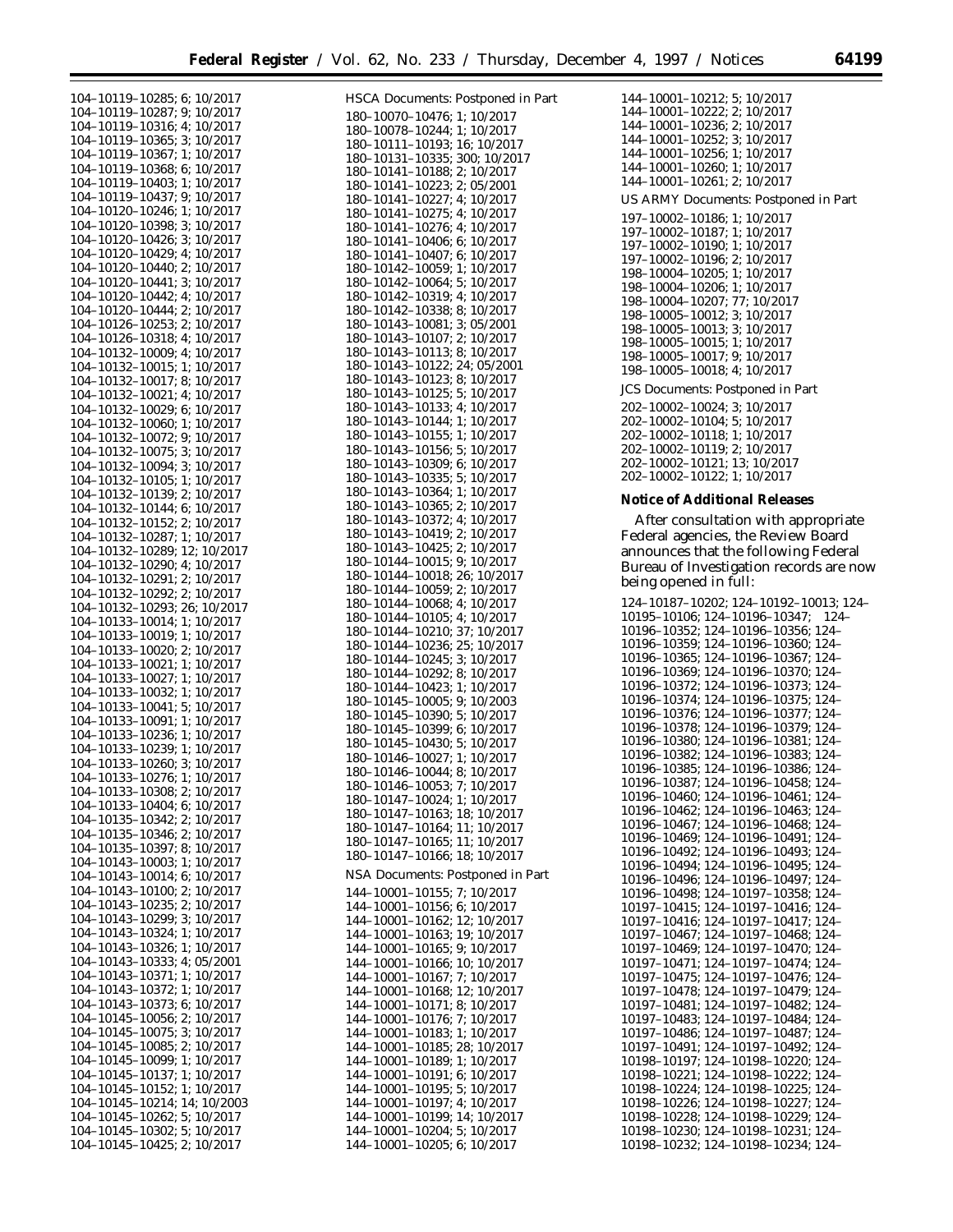| 10198-10235; 124-10198-10236; 124-                                       | 10200-10493; 124-10200-10494; 124-                                       | 10203-10241; 124-10203-10242; 124-                                            |
|--------------------------------------------------------------------------|--------------------------------------------------------------------------|-------------------------------------------------------------------------------|
| 10198-10237: 124-10199-10051: 124-                                       | 10200-10495; 124-10200-10496; 124-                                       | 10203-10243: 124-10203-10244: 124-                                            |
| 10199-10053; 124-10199-10054; 124-                                       | 10201-10001; 124-10201-10003; 124-                                       | 10203-10245; 124-10203-10247; 124-                                            |
|                                                                          |                                                                          |                                                                               |
| 10199-10055; 124-10199-10058; 124-                                       | 10201-10004; 124-10201-10005; 124-                                       | 10203-10250; 124-10203-10252; 124-                                            |
| 10199-10059; 124-10199-10060; 124-                                       | 10201-10008; 124-10201-10009; 124-                                       | 10203-10253; 124-10203-10254; 124-                                            |
| 10199-10064: 124-10199-10066: 124-                                       | 10201-10010; 124-10201-10011; 124-                                       | 10203-10256; 124-10203-10257; 124-                                            |
|                                                                          |                                                                          |                                                                               |
| 10199–10067; 124–10199–10069; 124–                                       | $10201 - 10013$ ; 124-10201-10015; 124-                                  | $10203 - 10258$ ; 124-10203-10260; 124-                                       |
| 10199-10070; 124-10199-10071; 124-                                       | 10201-10016; 124-10201-10017; 124-                                       | 10203-10261; 124-10203-10265; 124-                                            |
|                                                                          |                                                                          |                                                                               |
| 10199-10073; 124-10199-10075; 124-                                       | 10201-10018; 124-10201-10019; 124-                                       | 10203-10270; 124-10203-10272; 124-                                            |
| 10199-10077; 124-10199-10078; 124-                                       | 10201-10020; 124-10201-10023; 124-                                       | 10203-10274; 124-10203-10275; 124-                                            |
|                                                                          |                                                                          |                                                                               |
| 10199-10080; 124-10199-10081; 124-                                       | 10201-10024; 124-10201-10025; 124-                                       | 10203-10277; 124-10203-10278; 124-                                            |
| 10199-10082; 124-10199-10083; 124-                                       | 10201-10026; 124-10201-10028; 124-                                       | 10203-10279; 124-10203-10286; 124-                                            |
| 10199-10085; 124-10199-10086; 124-                                       | 10201-10030; 124-10201-10031; 124-                                       | 10203-10287; 124-10203-10288; 124-                                            |
|                                                                          |                                                                          |                                                                               |
| 10199-10088; 124-10199-10090; 124-                                       | 10201-10032; 124-10201-10033; 124-                                       | 10203-10289; 124-10203-10303; 124-                                            |
| 10199-10091; 124-10199-10092; 124-                                       | 10201-10034; 124-10201-10035; 124-                                       | 10203-10304; 124-10203-10306; 124-                                            |
| 10199-10093; 124-10199-10094; 124-                                       | 10201-10039; 124-10201-10044; 124-                                       | 10203-10307; 124-10203-10308; 124-                                            |
|                                                                          |                                                                          |                                                                               |
| 10199-10095; 124-10199-10096; 124-                                       | 10201-10045; 124-10201-10046; 124-                                       | 10203-10309; 124-10203-10310; 124-                                            |
| 10199-10097; 124-10199-10098; 124-                                       | 10201-10048; 124-10201-10051; 124-                                       | 10203-10311; 124-10203-10312; 124-                                            |
|                                                                          |                                                                          |                                                                               |
| 10199-10100; 124-10199-10101; 124-                                       | 10201-10053; 124-10201-10054; 124-                                       | 10203-10313; 124-10203-10314; 124-                                            |
| 10199-10102; 124-10199-10103; 124-                                       | 10201-10055; 124-10201-10056; 124-                                       | 10203-10315; 124-10203-10316; 124-                                            |
| 10199-10104; 124-10199-10105; 124-                                       | 10201-10057; 124-10201-10060; 124-                                       | 10203-10318; 124-10203-10319; 124-                                            |
|                                                                          |                                                                          |                                                                               |
| 10199-10108; 124-10199-10109; 124-                                       | 10201-10062; 124-10201-10063; 124-                                       | 10203-10320; 124-10203-10321; 124-                                            |
| 10199-10111; 124-10199-10116; 124-                                       | 10201-10064; 124-10201-10066; 124-                                       | 10203-10322; 124-10203-10323; 124-                                            |
|                                                                          |                                                                          |                                                                               |
| 10199-10117; 124-10199-10118; 124-                                       | 10201-10069; 124-10201-10070; 124-                                       | 10203-10324; 124-10203-10325; 124-                                            |
| 10199-10119; 124-10199-10120; 124-                                       | 10201-10071; 124-10201-10073; 124-                                       | 10203-10326; 124-10203-10327; 124-                                            |
| 10199-10121; 124-10199-10124; 124-                                       | 10201-10075; 124-10201-10211; 124-                                       | 10203-10328; 124-10203-10329; 124-                                            |
|                                                                          |                                                                          |                                                                               |
| 10199-10125; 124-10199-10126; 124-                                       | 10201-10212; 124-10201-10213; 124-                                       | 10203-10331; 124-10203-10332; 124-                                            |
| 10199-10133; 124-10199-10134; 124-                                       | 10201-10214; 124-10201-10215; 124-                                       | 10203-10333; 124-10203-10334; 124-                                            |
|                                                                          |                                                                          |                                                                               |
| 10199-10136; 124-10199-10138; 124-                                       | 10201-10216; 124-10201-10371; 124-                                       | 10203-10335; 124-10203-10337; 124-                                            |
| 10199-10146; 124-10199-10147; 124-                                       | 10201-10374; 124-10201-10375; 124-                                       | 10203-10339; 124-10203-10340; 124-                                            |
| 10199-10148; 124-10199-10149; 124-                                       | 10201-10376; 124-10201-10377; 124-                                       | 10203-10342; 124-10203-10343; 124-                                            |
|                                                                          |                                                                          |                                                                               |
| 10199-10150; 124-10199-10156; 124-                                       | 10201-10378; 124-10201-10379; 124-                                       | 10203-10344; 124-10203-10345; 124-                                            |
| 10200-10280; 124-10200-10281; 124-                                       | 10201-10380; 124-10201-10381; 124-                                       | 10203-10347; 124-10203-10348; 124-                                            |
| 10200-10282; 124-10200-10283; 124-                                       | 10201-10382; 124-10201-10383; 124-                                       | 10203-10349; 124-10203-10350; 124-                                            |
|                                                                          |                                                                          |                                                                               |
| 10200-10284; 124-10200-10285; 124-                                       | 10201-10384; 124-10201-10385; 124-                                       | 10203-10351; 124-10203-10353; 124-                                            |
| 10200-10286; 124-10200-10287; 124-                                       | 10201-10386; 124-10201-10387; 124-                                       | 10203-10355; 124-10203-10356; 124-                                            |
|                                                                          |                                                                          |                                                                               |
| 10200-10288; 124-10200-10289; 124-                                       | 10201-10388; 124-10201-10389; 124-                                       | 10203-10358; 124-10203-10359; 124-                                            |
| 10200-10290; 124-10200-10291; 124-                                       | 10201-10390; 124-10201-10391; 124-                                       | 10203-10361; 124-10203-10362; 124-                                            |
| 10200-10292; 124-10200-10293; 124-                                       | 10201-10393; 124-10201-10394; 124-                                       | 10203-10364; 124-10203-10365; 124-                                            |
|                                                                          |                                                                          |                                                                               |
| 10200-10294; 124-10200-10295; 124-                                       | 10201-10395; 124-10201-10396; 124-                                       | 10203-10368; 124-10203-10369; 124-                                            |
| 10200-10296; 124-10200-10297; 124-                                       | 10201-10397; 124-10201-10399; 124-                                       | 10203-10371; 124-10203-10372; 124-                                            |
|                                                                          |                                                                          |                                                                               |
| 10200-10298; 124-10200-10299; 124-                                       | 10201-10400; 124-10201-10401; 124-                                       | 10203-10375; 124-10203-10377; 124-                                            |
| 10200-10300; 124-10200-10301; 124-                                       | 10201-10402; 124-10201-10404; 124-                                       | 10203-10380; 124-10203-10388; 124-                                            |
| 10200-10302; 124-10200-10303; 124-                                       | 10201-10405; 124-10201-10406; 124-                                       | 10203-10391; 124-10203-10394; 124-                                            |
|                                                                          |                                                                          |                                                                               |
| 10200-10304; 124-10200-10305; 124-                                       | 10202-10000; 124-10202-10001; 124-                                       | 10203-10398; 124-10203-10402; 124-                                            |
| 10200-10306; 124-10200-10307; 124-                                       | 10202-10004; 124-10202-10008; 124-                                       | 10203-10403; 124-10203-10405; 124-                                            |
| 10200-10308; 124-10200-10309; 124-                                       | 10202-10009; 124-10202-10010; 124-                                       | 10203-10414; 124-10203-10417; 124-                                            |
|                                                                          |                                                                          |                                                                               |
| 10200-10310; 124-10200-10311; 124-                                       | 10202-10012; 124-10202-10016; 124-                                       | 10203-10418; 124-10203-10419; 124-                                            |
| 10200-10312; 124-10200-10313; 124-                                       | 10202-10019; 124-10202-10021; 124-                                       | 10203-10421; 124-10203-10422; 124-                                            |
|                                                                          |                                                                          |                                                                               |
| 10200-10314; 124-10200-10315; 124-                                       | 10202-10024; 124-10203-10002; 124-                                       | 10203-10424; 124-10203-10426; 124-                                            |
| $10200 - 10316;$                                                         | 10203-10181; 124-10203-10182; 124-                                       | 10203-10430; 124-10203-10433; 124-                                            |
| 124–10200–10317; 124–10200–10318; 124–                                   | 10203-10183; 124-10203-10184; 124-                                       | 10203-10437; 124-10203-10438; 124-                                            |
|                                                                          |                                                                          |                                                                               |
|                                                                          |                                                                          |                                                                               |
| 10200-10319; 124-10200-10320; 124-                                       | 10203-10185; 124-10203-10186; 124-                                       | 10203-10439; 124-10203-10441; 124-                                            |
| 10200-10321; 124-10200-10322; 124-                                       | 10203-10189; 124-10203-10190; 124-                                       | 10203-10443; 124-10203-10444; 124-                                            |
|                                                                          |                                                                          |                                                                               |
| 10200-10323; 124-10200-10324; 124-                                       | 10203-10191; 124-10203-10192; 124-                                       | 10203-10447; 124-10203-10449; 124-                                            |
| 10200-10325; 124-10200-10326; 124-                                       | 10203-10193; 124-10203-10194; 124-                                       | 10203-10450; 124-10203-10452; 124-                                            |
|                                                                          |                                                                          |                                                                               |
| 10200-10327; 124-10200-10329; 124-                                       | 10203-10195; 124-10203-10197; 124-                                       | 10203-10454; 124-10203-10455; 124-                                            |
| 10200-10330; 124-10200-10331; 124-                                       | 10203-10198; 124-10203-10199; 124-                                       | 10203-10456; 124-10203-10458; 124-                                            |
| 10200-10332; 124-10200-10334; 124-                                       | 10203-10200; 124-10203-10201; 124-                                       | 10203-10459; 124-10203-10460; 124-                                            |
|                                                                          |                                                                          |                                                                               |
| 10200-10335; 124-10200-10337; 124-                                       | 10203-10202; 124-10203-10203; 124-                                       | 10203-10461; 124-10203-10463; 124-                                            |
| 10200-10338; 124-10200-10339; 124-                                       | $10203 - 10204$ ; 124-10203-10205; 124-                                  | 10204-10334; 124-10204-10335; 124-                                            |
| 10200-10340; 124-10200-10341; 124-                                       | 10203-10206; 124-10203-10209; 124-                                       | 10204-10336; 124-10204-10337; 124-                                            |
|                                                                          |                                                                          |                                                                               |
| 10200-10342; 124-10200-10343; 124-                                       | 10203-10210; 124-10203-10211; 124-                                       | 10204-10338; 124-10204-10339; 124-                                            |
| 10200-10345; 124-10200-10346; 124-                                       | 10203-10212; 124-10203-10213; 124-                                       | 10204-10340; 124-10204-10436; 124-                                            |
|                                                                          |                                                                          |                                                                               |
| 10200-10347; 124-10200-10349; 124-                                       | 10203-10214; 124-10203-10215; 124-                                       | 10204-10438; 124-10204-10439; 124-                                            |
| 10200-10350; 124-10200-10351; 124-                                       | 10203-10216; 124-10203-10217;                                            | 10204-10440; 124-10204-10441; 124-                                            |
| 10200-10353; 124-10200-10354; 124-                                       | 124–10203–10219; 124–10203–10220; 124–                                   | 10204-10442; 124-10204-10443; 124-                                            |
|                                                                          |                                                                          |                                                                               |
| 10200-10356; 124-10200-10357; 124-                                       | 10203-10221; 124-10203-10222; 124-                                       | 10204-10444; 124-10204-10445; 124-                                            |
| 10200-10358; 124-10200-10359; 124-                                       | 10203-10223; 124-10203-10224; 124-                                       | 10204-10446; 124-10204-10447; 124-                                            |
| 10200-10360; 124-10200-10407; 124-                                       | 10203-10226; 124-10203-10227; 124-                                       | 10204-10448; 124-10204-10449; 124-                                            |
|                                                                          |                                                                          |                                                                               |
| 10200-10408; 124-10200-10409; 124-                                       | 10203-10228; 124-10203-10229; 124-                                       | 10204-10450; 124-10204-10451; 124-                                            |
| 10200-10410; 124-10200-10411; 124-                                       | 10203-10230; 124-10203-10231; 124-                                       | 10204-10453; 124-10204-10456; 124-                                            |
| 10200-10412; 124-10200-10413; 124-                                       | 10203-10232; 124-10203-10233; 124-                                       | 10204-10457; 124-10204-10459; 124-                                            |
|                                                                          |                                                                          |                                                                               |
| 10200-10414; 124-10200-10486; 124-                                       | 10203-10234; 124-10203-10235; 124-                                       | 10204-10460; 124-10204-10461; 124-                                            |
| 10200-10487; 124-10200-10489; 124-<br>10200-10490; 124-10200-10492; 124- | 10203-10236; 124-10203-10237; 124-<br>10203-10239; 124-10203-10240; 124- | $10204 - 10462$ ; 124-10204-10464; 124-<br>10204-10465; 124-10204-10466; 124- |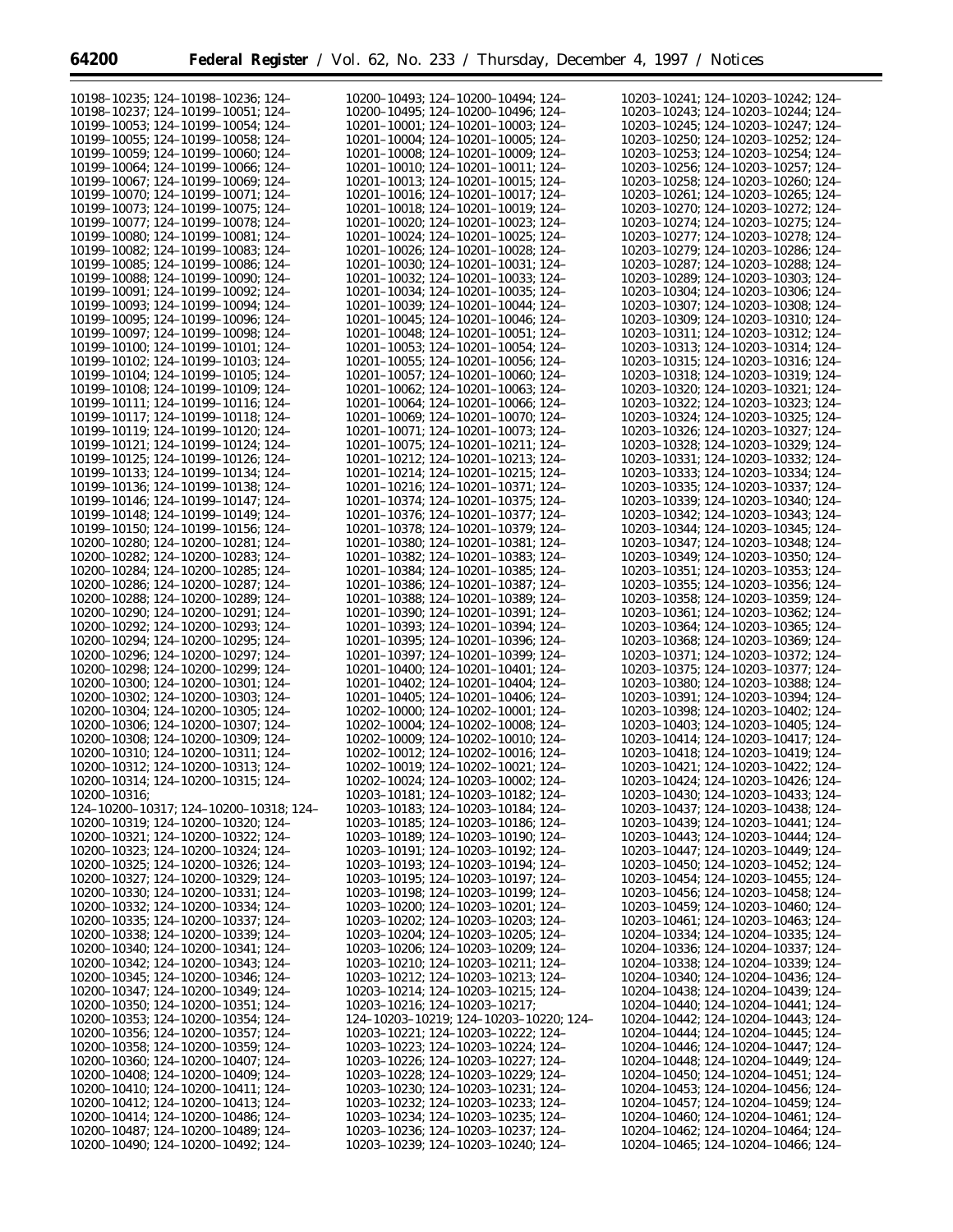| 10204-10467; 124-10204-10472; 124-                                       | 10207-10354; 124-10207-10356; 124-                                            | 10211-10273; 124-10211-10274; 124-                                       |
|--------------------------------------------------------------------------|-------------------------------------------------------------------------------|--------------------------------------------------------------------------|
| 10204-10475; 124-10204-10476; 124-                                       | 10207-10357; 124-10207-10360; 124-                                            | 10211-10275: 124-10211-10276: 124-                                       |
|                                                                          |                                                                               |                                                                          |
| 10204-10477; 124-10204-10478; 124-                                       | 10207-10361; 124-10207-10362; 124-                                            | 10211-10277; 124-10211-10278; 124-                                       |
| 10204-10479; 124-10204-10483; 124-                                       | 10207-10363; 124-10207-10364; 124-                                            | 10211-10279; 124-10211-10321; 124-                                       |
| 10204-10484; 124-10204-10485;                                            | 10207-10365; 124-10207-10366; 124-                                            | 10211-10322; 124-10211-10323; 124-                                       |
|                                                                          |                                                                               |                                                                          |
| 124-10204-10486; 124-10204-10488; 124-                                   | 10207-10367; 124-10207-10368; 124-                                            | 10211-10324; 124-10211-10325; 124-                                       |
| 10204-10489; 124-10204-10490; 124-                                       | 10207-10369; 124-10207-10376; 124-                                            | 10211-10326; 124-10211-10328; 124-                                       |
|                                                                          |                                                                               |                                                                          |
| 10204-10492; 124-10204-10493; 124-                                       | 10207-10379; 124-10207-10381; 124-                                            | 10211-10329; 124-10211-10332; 124-                                       |
| 10204-10494; 124-10205-10254; 124-                                       | 10207-10383; 124-10207-10385; 124-                                            | 10211-10333; 124-10211-10334; 124-                                       |
|                                                                          |                                                                               |                                                                          |
| 10205-10255; 124-10205-10256; 124-                                       | 10207-10386; 124-10207-10388; 124-                                            | 10211-10338; 124-10211-10339; 124-                                       |
| 10205-10258; 124-10205-10259; 124-                                       | 10207-10389; 124-10207-10390; 124-                                            | 10211-10342; 124-10211-10343; 124-                                       |
| 10205-10260; 124-10205-10261; 124-                                       | 10207-10391; 124-10207-10392; 124-                                            | 10211-10344; 124-10211-10345; 124-                                       |
|                                                                          |                                                                               |                                                                          |
| 10205-10262; 124-10205-10263; 124-                                       | 10207-10394; 124-10207-10396; 124-                                            | 10211-10348; 124-10211-10349; 124-                                       |
| 10205-10264; 124-10205-10265; 124-                                       | 10207-10398; 124-10207-10399; 124-                                            | 10211-10350: 124-10211-10351: 124-                                       |
|                                                                          |                                                                               |                                                                          |
| 10205-10266; 124-10205-10267; 124-                                       | 10207-10400; 124-10207-10401; 124-                                            | 10211-10354; 124-10211-10355; 124-                                       |
| 10205-10268: 124-10205-10269: 124-                                       | 10207-10402: 124-10207-10403: 124-                                            | 10211-10356; 124-10211-10358; 124-                                       |
| 10205-10270; 124-10205-10271; 124-                                       | 10207-10406; 124-10207-10407; 124-                                            | 10211-10359; 124-10211-10360; 124-                                       |
|                                                                          |                                                                               |                                                                          |
| 10205-10272; 124-10205-10273; 124-                                       | 10207-10423; 124-10207-10424; 124-                                            | 10211-10361; 124-10211-10362; 124-                                       |
| 10205-10274; 124-10205-10275; 124-                                       | 10207-10425; 124-10207-10426; 124-                                            | 10211-10363; 124-10211-10364; 124-                                       |
|                                                                          |                                                                               |                                                                          |
| 10205-10276; 124-10205-10277; 124-                                       | 10207-10427; 124-10207-10428;                                                 | 10211-10365; 124-10211-10366; 124-                                       |
| 10205-10278; 124-10205-10279; 124-                                       | 124-10207-10429; 124-10207-10430; 124-                                        | 10211-10367; 124-10211-10369; 124-                                       |
|                                                                          |                                                                               |                                                                          |
| 10205-10280; 124-10205-10281; 124-                                       | 10208-10303; 124-10208-10307; 124-                                            | 10211-10370; 124-10211-10374; 124-                                       |
| 10205-10282; 124-10205-10283; 124-                                       | 10208-10308; 124-10208-10309; 124-                                            | 10211-10378; 124-10211-10380; 124-                                       |
| 10205-10284: 124-10205-10285: 124-                                       | 10208-10311; 124-10208-10312; 124-                                            | 10211-10381; 124-10211-10382; 124-                                       |
|                                                                          |                                                                               |                                                                          |
| 10205-10286; 124-10205-10287; 124-                                       | 10208-10313; 124-10208-10314; 124-                                            | 10211-10383; 124-10211-10385; 124-                                       |
| 10205-10289; 124-10205-10290; 124-                                       | 10208-10315; 124-10208-10316; 124-                                            | 10211-10386; 124-10211-10387; 124-                                       |
|                                                                          |                                                                               |                                                                          |
| 10205-10294; 124-10205-10296; 124-                                       | 10208-10317; 124-10208-10318; 124-                                            | 10211-10389; 124-10211-10391; 124-                                       |
| 10205-10298; 124-10205-10299; 124-                                       | 10208-10320: 124-10208-10321: 124-                                            | 10211-10394; 124-10211-10395; 124-                                       |
|                                                                          |                                                                               |                                                                          |
| 10205-10300; 124-10205-10302; 124-                                       | 10208-10324; 124-10208-10325; 124-                                            | 10211-10396; 124-10211-10397; 124-                                       |
| 10205-10309; 124-10205-10311; 124-                                       | 10208-10326; 124-10208-10328; 124-                                            | 10211-10398: 124-10211-10399: 124-                                       |
| 10205-10312: 124-10205-10314: 124-                                       | 10208-10329; 124-10208-10330; 124-                                            | 10211-10401; 124-10211-10403; 124-                                       |
|                                                                          |                                                                               |                                                                          |
| 10205-10316; 124-10205-10319; 124-                                       | 10208-10394; 124-10208-10395; 124-                                            | 10211-10405; 124-10211-10406; 124-                                       |
| 10205-10320; 124-10205-10322; 124-                                       | 10208-10396; 124-10208-10397; 124-                                            | 10211-10407; 124-10211-10408; 124-                                       |
|                                                                          |                                                                               |                                                                          |
| 10205-10323; 124-10205-10324; 124-                                       | 10208-10398; 124-10208-10399; 124-                                            | 10211-10409; 124-10211-10410; 124-                                       |
| 10205-10325; 124-10205-10326; 124-                                       | 10208-10400; 124-10208-10401; 124-                                            | 10211-10411; 124-10212-10041;                                            |
| 10205-10328; 124-10205-10329; 124-                                       | 10209-10452; 124-10209-10453; 124-                                            | 124-10212-10043; 124-10212-10045; 124-                                   |
|                                                                          |                                                                               |                                                                          |
| 10205-10330; 124-10205-10331; 124-                                       | 10209-10454; 124-10209-10455; 124-                                            | 10212-10046; 124-10212-10047; 124-                                       |
| 10205-10332; 124-10205-10334; 124-                                       | 10209-10460; 124-10209-10462; 124-                                            | 10212-10048; 124-10212-10049; 124-                                       |
|                                                                          |                                                                               |                                                                          |
|                                                                          |                                                                               |                                                                          |
| 10205-10335; 124-10205-10336; 124-                                       | 10209-10463; 124-10209-10464; 124-                                            | 10212-10050; 124-10212-10051; 124-                                       |
|                                                                          |                                                                               |                                                                          |
| 10205-10337; 124-10205-10338; 124-                                       | 10209-10465; 124-10209-10466; 124-                                            | 10212-10053; 124-10212-10054; 124-                                       |
| 10205-10339; 124-10205-10340; 124-                                       | 10209-10477; 124-10209-10478; 124-                                            | 10212-10055; 124-10212-10056; 124-                                       |
| 10205-10342; 124-10205-10343; 124-                                       | 10209-10480; 124-10209-10481; 124-                                            | 10212-10058; 124-10212-10059; 124-                                       |
|                                                                          |                                                                               |                                                                          |
| 10205-10344; 124-10205-10345; 124-                                       | 10209-10482; 124-10209-10483; 124-                                            | 10212-10060; 124-10212-10061; 124-                                       |
| 10205-10347; 124-10205-10351; 124-                                       | 10209-10484; 124-10209-10486; 124-                                            | 10212-10061; 124-10212-10062; 124-                                       |
| 10205-10352: 124-10205-10353: 124-                                       |                                                                               |                                                                          |
|                                                                          | 10209-10487; 124-10209-10488; 124-                                            | 10212-10063; 124-10212-10064; 124-                                       |
| 10205-10356; 124-10205-10357; 124-                                       | 10209-10489; 124-10209-10489; 124-                                            | 10212-10065; 124-10212-10066; 124-                                       |
| 10205-10358; 124-10205-10359; 124-                                       | 10209-10490; 124-10209-10491; 124-                                            | 10212-10067: 124-10212-10068: 124-                                       |
|                                                                          |                                                                               |                                                                          |
| 10205-10360; 124-10205-10363; 124-                                       | 10209-10492; 124-10209-10493; 124-                                            | 10212-10070; 124-10212-10071; 124-                                       |
| 10205-10364; 124-10205-10367; 124-                                       | 10209-10494; 124-10209-10495; 124-                                            | 10212-10072; 124-10212-10073; 124-                                       |
|                                                                          |                                                                               |                                                                          |
| 10205-10369; 124-10205-10373; 124-                                       | 10209-10496; 124-10209-10497; 124-                                            | 10212-10074; 124-10212-10075; 124-                                       |
| 10205-10470; 124-10206-10375; 124-                                       | 10209-10498; 124-10209-10499; 124-                                            | 10212-10077; 124-10212-10078; 124-                                       |
| 10206-10376; 124-10206-10377; 124-                                       | 10210-10227; 124-10210-10228; 124-                                            | 10212-10079; 124-10212-10080; 124-                                       |
|                                                                          |                                                                               |                                                                          |
| 10206-10378; 124-10206-10379; 124-                                       | 10210-10229; 124-10210-10230; 124-                                            | 10212-10081; 124-10212-10083; 124-                                       |
| 10206-10380; 124-10206-10381; 124-                                       | 10210-10231; 124-10210-10232; 124-                                            | 10212-10084; 124-10212-10085; 124-                                       |
| 10206-10382; 124-10206-10383; 124-                                       | 10210-10233; 124-10210-10234; 124-                                            | 10212-10086; 124-10212-10088; 124-                                       |
|                                                                          |                                                                               |                                                                          |
| 10206-10401; 124-10206-10402; 124-                                       | 10210-10235; 124-10210-10236; 124-                                            | 10212-10089; 124-10212-10090; 124-                                       |
| 10206-10403; 124-10206-10404; 124-                                       | 10211-10220; 124-10211-10221; 124-                                            | 10212-10091; 124-10212-10092; 124-                                       |
|                                                                          |                                                                               |                                                                          |
| 10206-10451; 124-10206-10452; 124-                                       | 10211-10222; 124-10211-10223; 124-                                            | 10212-10093; 124-10212-10094; 124-                                       |
| 10206-10453; 124-10207-10148; 124-                                       | 10211-10224; 124-10211-10225; 124-                                            | 10212-10095; 124-10212-10096; 124-                                       |
| 10207-10150; 124-10207-10151; 124-                                       | 10211-10227; 124-10211-10228; 124-                                            | 10212-10097; 124-10212-10098; 124-                                       |
|                                                                          |                                                                               |                                                                          |
| 10207-10152; 124-10207-10156; 124-                                       | 10211-10229; 124-10211-10230; 124-                                            | 10212-10099; 124-10212-10100; 124-                                       |
| 10207-10157; 124-10207-10163; 124-                                       | 10211-10231; 124-10211-10232; 124-                                            | 10212-10101; 124-10212-10102; 124-                                       |
| 10207-10320; 124-10207-10321; 124-                                       |                                                                               |                                                                          |
|                                                                          | 10211-10233; 124-10211-10234; 124-                                            | 10212-10103; 124-10212-10104; 124-                                       |
| 10207-10322; 124-10207-10323; 124-                                       | 10211-10235; 124-10211-10236; 124-                                            | 10212-10105; 124-10212-10107; 124-                                       |
| 10207-10325; 124-10207-10326; 124-                                       | 10211-10237; 124-10211-10238; 124-                                            | 10212-10110; 124-10212-10112; 124-                                       |
|                                                                          |                                                                               |                                                                          |
| 10207-10327; 124-10207-10328; 124-                                       | 10211-10239; 124-10211-10240; 124-                                            | 10212-10113; 124-10212-10114; 124-                                       |
| 10207-10329; 124-10207-10330; 124-                                       | 10211-10241; 124-10211-10243; 124-                                            | 10212-10115; 124-10212-10116; 124-                                       |
| 10207-10331; 124-10207-10332; 124-                                       | 10211-10244; 124-10211-10245; 124-                                            | 10212-10117; 124-10212-10118; 124-                                       |
|                                                                          |                                                                               |                                                                          |
| 10207-10333; 124-10207-10334; 124-                                       | $10211 - 10254$ ; 124-10211-10255; 124-                                       | 10212-10119; 124-10212-10120; 124-                                       |
| 10207-10335; 124-10207-10336; 124-                                       | $10211 - 10256$ ; 124-10211-10257; 124-                                       | 10212-10122; 124-10212-10123; 124-                                       |
|                                                                          |                                                                               |                                                                          |
| 10207–10337; 124–10207–10338; 124–                                       | 10211-10259; 124-10211-10261; 124-                                            | 10212-10124; 124-10212-10125; 124-                                       |
| 10207-10341; 124-10207-10342; 124-                                       | 10211-10263; 124-10211-10264; 124-                                            | 10212-10126; 124-10213-10211; 124-                                       |
| 10207-10345; 124-10207-10346; 124-                                       | $10211 - 10265$ ; 124-10211-10266; 124-                                       | 10214-10024; 124-10214-10025; 124-                                       |
|                                                                          |                                                                               |                                                                          |
| 10207-10347; 124-10207-10349; 124-                                       | 10211-10267; 124-10211-10268; 124-                                            | 10214-10026; 124-10214-10035; 124-                                       |
| 10207-10350; 124-10207-10351; 124-<br>10207-10352; 124-10207-10353; 124- | $10211 - 10269$ ; 124-10211-10270; 124-<br>10211-10271; 124-10211-10272; 124- | 10214-10036; 124-10214-10037; 124-<br>10214-10038; 124-10214-10039; 124- |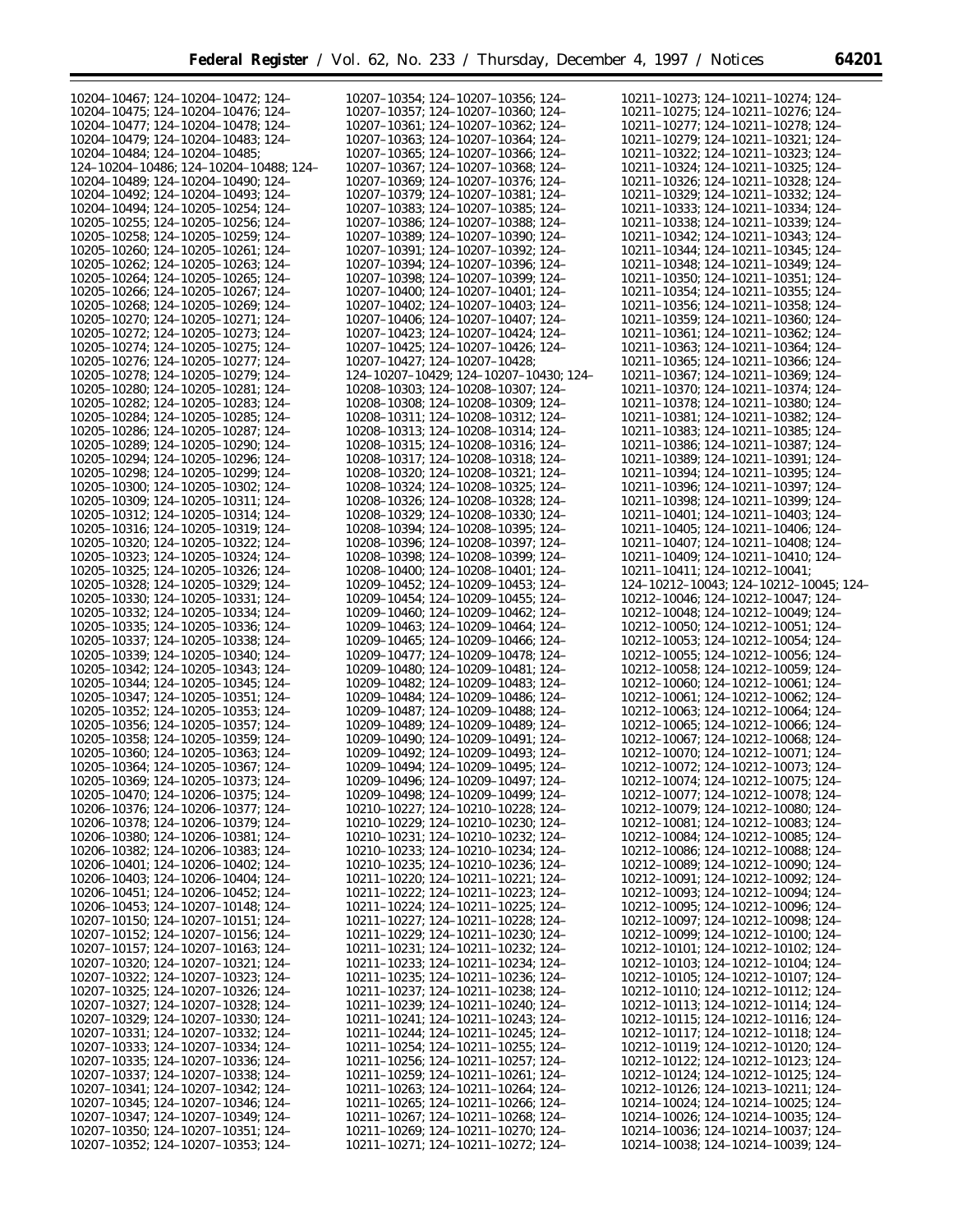$\equiv$ 

| 10214-10040; 124-10214-10041; 124-                                       | 10216-10015; 124-10216-10016; 124-                                       | 10217-10045; 124-10217-10046; 124-                                       |
|--------------------------------------------------------------------------|--------------------------------------------------------------------------|--------------------------------------------------------------------------|
|                                                                          | 10216-10017: 124-10216-10018: 124-                                       |                                                                          |
| 10214-10042; 124-10214-10043; 124-                                       |                                                                          | 10217-10047; 124-10217-10048; 124-                                       |
| 10214-10044; 124-10214-10045; 124-                                       | 10216-10019; 124-10216-10020; 124-                                       | 10217-10090; 124-10217-10091; 124-                                       |
| 10214-10046: 124-10214-10047: 124-                                       | 10216-10021; 124-10216-10022; 124-                                       | 10217-10093; 124-10217-10094; 124-                                       |
| 10214-10048; 124-10214-10051; 124-                                       | 10216-10023; 124-10216-10024; 124-                                       | 10217-10378; 124-10217-10379; 124-                                       |
| 10214-10052; 124-10214-10053; 124-                                       | 10216-10025; 124-10216-10027; 124-                                       | 10217-10380; 124-10217-10381; 124-                                       |
| 10214-10057; 124-10214-10059; 124-                                       | 10216-10028; 124-10216-10030; 124-                                       | 10217-10382; 124-10217-10383; 124-                                       |
|                                                                          |                                                                          |                                                                          |
| 10214-10060; 124-10214-10061; 124-                                       | 10216-10031; 124-10216-10032; 124-                                       | 10217-10386: 124-10217-10387: 124-                                       |
| 10214-10062; 124-10214-10063; 124-                                       | 10216-10033; 124-10216-10034; 124-                                       | 10217-10388; 124-10217-10389; 124-                                       |
| 10214-10064; 124-10214-10065; 124-                                       | 10216-10035; 124-10216-10036; 124-                                       | 10217-10390; 124-10217-10391; 124-                                       |
| 10214-10066; 124-10214-10067; 124-                                       | 10216-10037; 124-10216-10038; 124-                                       | 10217-10392; 124-10217-10395; 124-                                       |
|                                                                          |                                                                          |                                                                          |
| 10214-10068; 124-10214-10069; 124-                                       | 10216-10039; 124-10216-10040; 124-                                       | 10217-10396; 124-10217-10397; 124-                                       |
| 10214-10070; 124-10214-10071; 124-                                       | 10216-10041; 124-10216-10042; 124-                                       | 10217-10399: 124-10217-10401: 124-                                       |
| 10214-10072; 124-10214-10073; 124-                                       | 10216-10044: 124-10216-10045: 124-                                       | 10217-10402; 124-10217-10403; 124-                                       |
| 10214-10074; 124-10214-10076; 124-                                       | 10216-10046; 124-10216-10047; 124-                                       | 10217-10404; 124-10217-10406; 124-                                       |
| 10214-10078; 124-10214-10079; 124-                                       | 10216-10048: 124-10216-10049: 124-                                       | 10217-10408: 124-10218-10000: 124-                                       |
| 10214-10080; 124-10214-10081; 124-                                       | 10216-10050; 124-10216-10051; 124-                                       | 10218-10001; 124-10218-10002; 124-                                       |
|                                                                          |                                                                          |                                                                          |
| 10214-10082; 124-10214-10083; 124-                                       | 10216-10052; 124-10216-10053; 124-                                       | 10218-10003; 124-10218-10004; 124-                                       |
| 10214-10084; 124-10214-10085; 124-                                       | 10216-10054; 124-10216-10055; 124-                                       | 10218-10005; 124-10218-10006; 124-                                       |
| 10214-10086; 124-10214-10087; 124-                                       | 10216-10056; 124-10216-10057; 124-                                       | 10218-10007; 124-10218-10008; 124-                                       |
| 10214-10088; 124-10214-10089; 124-                                       | 10216-10058; 124-10216-10059; 124-                                       | 10218-10011; 124-10218-10012; 124-                                       |
|                                                                          |                                                                          |                                                                          |
| 10214-10090; 124-10214-10091; 124-                                       | 10216-10060; 124-10216-10062; 124-                                       | 10218-10013; 124-10218-10017; 124-                                       |
| 10214-10092: 124-10214-10093: 124-                                       | 10216-10063; 124-10216-10064; 124-                                       | 10218-10018; 124-10218-10019; 124-                                       |
| 10214-10094: 124-10214-10098: 124-                                       | 10216-10065; 124-10216-10066; 124-                                       | 10218-10020: 124-10218-10021: 124-                                       |
| 10214-10100; 124-10214-10101; 124-                                       | 10216-10067: 124-10216-10068: 124-                                       | 10218-10022; 124-10218-10023; 124-                                       |
| 10214-10103; 124-10214-10104; 124-                                       | 10216-10069; 124-10216-10071; 124-                                       | 10218-10024; 124-10218-10147; 124-                                       |
|                                                                          |                                                                          |                                                                          |
| 10214-10105; 124-10214-10106; 124-                                       | 10216-10072; 124-10216-10073; 124-                                       | 10218-10149: 124-10218-10150: 124-                                       |
| 10214-10107; 124-10214-10108; 124-                                       | 10216-10074; 124-10216-10075; 124-                                       | 10218-10151; 124-10218-10152; 124-                                       |
| 10214-10110; 124-10214-10111; 124-                                       | 10216-10076; 124-10216-10077; 124-                                       | 10218-10153; 124-10218-10154; 124-                                       |
| 10214-10112: 124-10214-10113: 124-                                       | 10216-10078; 124-10216-10079; 124-                                       | 10218-10156; 124-10218-10157; 124-                                       |
|                                                                          |                                                                          |                                                                          |
| 10214-10116; 124-10214-10119; 124-                                       | 10216-10082; 124-10216-10083; 124-                                       | 10218-10158; 124-10218-10159; 124-                                       |
| 10214-10120; 124-10214-10121; 124-                                       | 10216-10084; 124-10216-10085; 124-                                       | 10218-10160; 124-10218-10161; 124-                                       |
| 10214-10124; 124-10214-10125; 124-                                       | 10216-10086; 124-10216-10087; 124-                                       | 10218-10162; 124-10218-10163; 124-                                       |
| 10214-10126; 124-10214-10128; 124-                                       | 10216-10088; 124-10216-10090; 124-                                       | 10218-10164; 124-10218-10165; 124-                                       |
| 10214-10129; 124-10214-10130; 124-                                       | 10216-10091; 124-10216-10092; 124-                                       | 10218-10166; 124-10218-10167; 124-                                       |
|                                                                          |                                                                          |                                                                          |
| 10214-10131; 124-10214-10132; 124-                                       | 10216-10094; 124-10216-10095; 124-                                       | 10218-10168; 124-10218-10169; 124-                                       |
| 10214-10133; 124-10214-10134; 124-                                       | 10216-10096; 124-10216-10098; 124-                                       | 10218-10170; 124-10218-10171; 124-                                       |
| 10214-10136; 124-10214-10138; 124-                                       | 10216-10099; 124-10216-10100; 124-                                       | 10218-10172; 124-10218-10173; 124-                                       |
| 10214-10140; 124-10214-10143; 124-                                       | 10216-10101; 124-10216-10102; 124-                                       | 10218-10174; 124-10218-10175; 124-                                       |
| 10214-10144; 124-10214-10145; 124-                                       | 10216-10103; 124-10216-10104; 124-                                       | 10218-10176; 124-10218-10177; 124-                                       |
|                                                                          |                                                                          |                                                                          |
| 10214-10147; 124-10214-10148; 124-                                       | 10216-10105; 124-10216-10106; 124-                                       | 10218-10180; 124-10218-10181; 124-                                       |
| 10214-10150; 124-10214-10153; 124-                                       | 10216-10107; 124-10216-10108; 124-                                       | 10218-10182; 124-10218-10183; 124-                                       |
| 10214-10154; 124-10214-10155; 124-                                       | 10216-10109; 124-10216-10110; 124-                                       | 10218-10184; 124-10218-10185; 124-                                       |
| 10214-10156: 124-10214-10157: 124-                                       | 10216-10111; 124-10216-10112; 124-                                       | 10218-10187; 124-10218-10188; 124-                                       |
| 10214-10158; 124-10214-10162; 124-                                       | 10216-10113; 124-10216-10114; 124-                                       | 10218-10189; 124-10218-10191; 124-                                       |
|                                                                          |                                                                          |                                                                          |
| 10214-10164; 124-10214-10165; 124-                                       | 10216-10115; 124-10216-10116; 124-                                       | 10218-10192: 124-10218-10193: 124-                                       |
| 10214-10167; 124-10214-10169; 124-                                       | 10216-10117; 124-10216-10118; 124-                                       | 10218-10194: 124-10218-10195: 124-                                       |
| 10214-10171; 124-10214-10173; 124-                                       | 10216-10119; 124-10216-10121; 124-                                       | 10218-10197; 124-10218-10198; 124-                                       |
| 10214-10175; 124-10214-10176; 124-                                       | 10216-10122; 124-10216-10123; 124-                                       | 10218-10200: 124-10218-10201: 124-                                       |
| 10214-10177; 124-10214-10178;                                            | 10216-10124; 124-10216-10125; 124-                                       | 10218-10202; 124-10218-10203; 124-                                       |
|                                                                          |                                                                          |                                                                          |
| 124-10214-10179; 124-10214-10181; 124-                                   | 10216-10126; 124-10216-10127; 124-                                       | 10218-10204; 124-10218-10205; 124-                                       |
| 10214-10182; 124-10214-10185; 124-                                       | 10216-10223; 124-10216-10227; 124-                                       | 10218-10207; 124-10218-10208; 124-                                       |
| 10214-10186; 124-10214-10187; 124-                                       | 10216-10228; 124-10216-10229; 124-                                       | 10218-10209; 124-10218-10210; 124-                                       |
| 10214-10188; 124-10214-10189; 124-                                       | 10216-10230; 124-10216-10231; 124-                                       | 10218-10212; 124-10218-10214; 124-                                       |
| 10214-10190; 124-10214-10191; 124-                                       | 10216-10232; 124-10216-10234; 124-                                       | 10218-10215; 124-10218-10216; 124-                                       |
|                                                                          |                                                                          |                                                                          |
| 10214-10192; 124-10214-10193; 124-                                       | 10216-10243; 124-10216-10247; 124-                                       | 10218-10217; 124-10218-10218; 124-                                       |
| $10215 - 10008$ ; 124-10215-10010; 124-                                  | 10216-10248; 124-10216-10249; 124-                                       | 10218-10219; 124-10218-10220; 124-                                       |
| $10215 - 10015$ ; 124-10215-10016; 124-                                  | 10216-10255; 124-10216-10260; 124-                                       | 10218-10221; 124-10218-10223; 124-                                       |
| $10215 - 10017$ ; 124-10215-10018; 124-                                  | 10216-10265; 124-10216-10266; 124-                                       | 10218-10224; 124-10218-10227; 124-                                       |
|                                                                          |                                                                          |                                                                          |
| $10215 - 10019$ ; 124-10215-10020; 124-                                  | 10216-10267; 124-10216-10268; 124-                                       | 10218-10229; 124-10218-10232; 124-                                       |
| $10215 - 10021$ ; 124-10215-10025; 124-                                  | 10216-10270; 124-10216-10271; 124-                                       | 10218-10233; 124-10218-10235; 124-                                       |
| 10215-10027; 124-10215-10028; 124-                                       | 10216-10272; 124-10216-10273; 124-                                       | 10218-10237; 124-10218-10238; 124-                                       |
| $10215 - 10029$ ; 124-10215-10032; 124-                                  | 10216-10274; 124-10216-10275; 124-                                       | 10218-10239; 124-10218-10241; 124-                                       |
| 10215-10037; 124-10215-10038; 124-                                       | $10216 - 10276$ ; 124-10216-10277; 124-                                  | 10218-10244; 124-10218-10248; 124-                                       |
|                                                                          |                                                                          |                                                                          |
| $10215 - 10039$ ; 124-10215-10040; 124-                                  | $10216 - 10278$ ; 124-10216-10279;                                       | 10218-10249; 124-10218-10251; 124-                                       |
| $10215 - 10042$ ; 124-10215-10044; 124-                                  | $124-10216-10280$ ; $124-10216-10282$ ; $124-$                           | 10218-10252; 124-10218-10254; 124-                                       |
| $10215 - 10046$ ; 124-10215-10047; 124-                                  | 10216-10284; 124-10216-10286; 124-                                       | 10218-10258; 124-10218-10260; 124-                                       |
| $10215 - 10050$ ; 124-10215-10051; 124-                                  | 10216-10287; 124-10216-10288; 124-                                       | 10218-10261; 124-10218-10263; 124-                                       |
| $10215 - 10059$ ; 124-10215-10062; 124-                                  |                                                                          | $10218 - 10265$ ; 124-10219-10001; 124-                                  |
|                                                                          |                                                                          |                                                                          |
| $10215 - 10063$ ; 124-10216-10000; 124-                                  | 10216-10289; 124-10216-10291; 124-                                       |                                                                          |
|                                                                          | 10216-10294; 124-10216-10297; 124-                                       | $10219-10002$ ; $124-10219-10003$ ; $124-$                               |
| $10216 - 10001$ ; 124-10216-10002; 124-                                  | 10216-10298; 124-10216-10300; 124-                                       | $10219 - 10004$ ; 124-10219-10005; 124-                                  |
| $10216 - 10003$ ; 124-10216-10004; 124-                                  | 10216-10302; 124-10216-10303; 124-                                       | $10219-10006$ ; $124-10219-10007$ ; $124-$                               |
|                                                                          |                                                                          |                                                                          |
| $10216 - 10006$ ; 124-10216-10007; 124-                                  | 10216-10304; 124-10217-10038; 124-                                       | $10219-10008$ ; 124-10219-10009; 124-                                    |
| $10216 - 10009$ ; 124-10216-10010; 124-                                  | 10217-10039; 124-10217-10040; 124-                                       | 10219-10010; 124-10219-10011; 124-                                       |
| 10216-10011; 124-10216-10012; 124-<br>10216-10013; 124-10216-10014; 124- | 10217-10041; 124-10217-10042; 124-<br>10217-10043; 124-10217-10044; 124- | 10219-10014; 124-10219-10015; 124-<br>10219-10016; 124-10219-10017; 124- |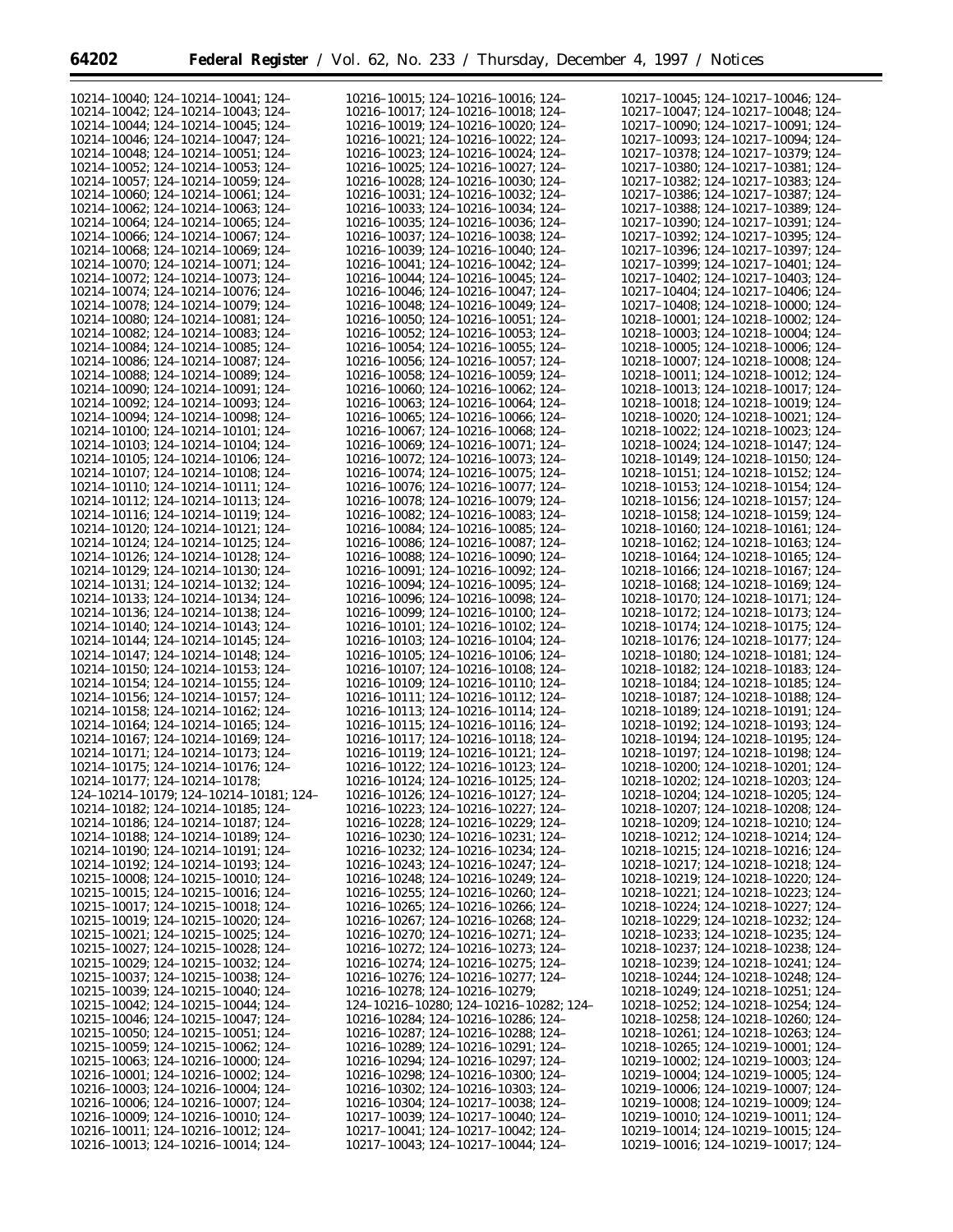| 10219-10018; 124-10219-10019; 124-      | 10220-10157; 124-10220-10159; 124-      | 10225-10264; 124-10225-10265; 124-      |
|-----------------------------------------|-----------------------------------------|-----------------------------------------|
| 10219-10020; 124-10219-10021; 124-      | 10220-10164: 124-10220-10165: 124-      | 10225-10266; 124-10225-10268; 124-      |
| 10219-10022; 124-10219-10024; 124-      | 10220-10166; 124-10220-10167; 124-      | 10225-10269; 124-10225-10270; 124-      |
|                                         |                                         |                                         |
| 10219-10025; 124-10219-10026;           | 10220-10398; 124-10220-10431; 124-      | 10225-10271; 124-10225-10272; 124-      |
| 124-10219-10028; 124-10219-10029; 124-  | 10220-10478; 124-10220-10479; 124-      | 10225-10274; 124-10225-10276; 124-      |
| 10219-10030; 124-10219-10031; 124-      | 10220-10481; 124-10220-10485; 124-      | 10225-10278; 124-10225-10279; 124-      |
| 10219-10032; 124-10219-10033; 124-      | 10221-10019; 124-10221-10020; 124-      | 10225-10281; 124-10225-10282; 124-      |
| 10219-10034; 124-10219-10035; 124-      | 10221-10021; 124-10221-10022; 124-      | 10225-10283; 124-10225-10285; 124-      |
| 10219-10038; 124-10219-10039; 124-      | 10221-10023; 124-10221-10024; 124-      | 10225-10288; 124-10225-10290; 124-      |
| 10219-10042; 124-10219-10043; 124-      | 10221-10025; 124-10221-10026; 124-      | 10225-10291; 124-10225-10292; 124-      |
| 10219-10044; 124-10219-10046; 124-      | 10221-10027; 124-10221-10028; 124-      | 10225-10295; 124-10225-10297; 124-      |
| 10219-10048: 124-10219-10050: 124-      | 10221-10029; 124-10221-10030; 124-      | 10225-10298; 124-10225-10301; 124-      |
|                                         |                                         |                                         |
| 10219-10051: 124-10219-10052: 124-      | 10221-10031; 124-10221-10423; 124-      | 10225-10303; 124-10225-10354; 124-      |
| 10219-10056; 124-10219-10057; 124-      | 10221-10424; 124-10221-10425; 124-      | 10225-10355; 124-10225-10356; 124-      |
| 10219-10058; 124-10219-10059; 124-      | 10221-10431; 124-10221-10434; 124-      | 10225-10357; 124-10225-10358; 124-      |
| 10219-10061; 124-10219-10062; 124-      | 10222-10000; 124-10222-10004; 124-      | 10225-10360; 124-10225-10362; 124-      |
| 10219-10063; 124-10219-10064; 124-      | 10222-10005; 124-10222-10007; 124-      | 10225-10363; 124-10225-10365; 124-      |
| 10219-10065; 124-10219-10067; 124-      | 10222-10008; 124-10222-10009; 124-      | 10225-10366; 124-10225-10367; 124-      |
| 10219-10068; 124-10219-10069; 124-      | 10222-10010; 124-10222-10012;           | 10225-10368; 124-10225-10369; 124-      |
| 10219-10072; 124-10219-10075; 124-      | 124-10222-10013; 124-10222-10014; 124-  | 10225-10370; 124-10225-10371; 124-      |
|                                         | 10222-10015; 124-10222-10016; 124-      |                                         |
| 10219-10077; 124-10219-10078; 124-      |                                         | 10225-10372; 124-10225-10373; 124-      |
| 10219-10084; 124-10219-10085; 124-      | 10222-10019; 124-10222-10021; 124-      | 10225-10374; 124-10225-10375; 124-      |
| 10219-10087; 124-10219-10089; 124-      | 10222-10022; 124-10222-10023; 124-      | 10225-10376; 124-10225-10377; 124-      |
| 10219-10090; 124-10219-10092; 124-      | 10222-10024; 124-10222-10025; 124-      | 10225-10378; 124-10225-10379; 124-      |
| 10219-10319; 124-10219-10321; 124-      | 10222-10026; 124-10222-10060; 124-      | 10225-10384; 124-10225-10385; 124-      |
| 10219-10325; 124-10219-10326; 124-      | 10222-10061; 124-10222-10063; 124-      | 10225-10386; 124-10225-10387; 124-      |
| 10219-10329; 124-10219-10331; 124-      | 10222-10064: 124-10222-10065: 124-      | 10225-10388; 124-10225-10389; 124-      |
| 10219-10333; 124-10219-10334; 124-      | 10222-10066; 124-10222-10067; 124-      | 10225-10390; 124-10225-10391; 124-      |
|                                         | 10222-10068; 124-10222-10069; 124-      |                                         |
| 10219-10337; 124-10219-10339; 124-      |                                         | 10225-10392; 124-10225-10393; 124-      |
| 10219-10341; 124-10219-10343; 124-      | 10222-10071; 124-10222-10072; 124-      | 10225-10394; 124-10225-10395; 124-      |
| 10219-10351; 124-10219-10352; 124-      | 10222-10073; 124-10222-10076; 124-      | 10225-10397; 124-10225-10398; 124-      |
| 10219-10354; 124-10219-10355; 124-      | 10222-10077; 124-10222-10078; 124-      | 10225-10399; 124-10225-10401; 124-      |
| 10219-10356; 124-10219-10357; 124-      | 10222-10386; 124-10222-10387; 124-      | 10225-10403; 124-10225-10404; 124-      |
| 10219-10358; 124-10219-10359; 124-      | 10222-10388; 124-10222-10389; 124-      | $10225 - 10405$ ; 124-10225-10406;      |
| 10219-10361; 124-10219-10362; 124-      | 10223-10011; 124-10223-10012; 124-      | 124-10225-10407; 124-10225-10408; 124-  |
| 10219-10363; 124-10219-10364; 124-      | 10223-10013; 124-10223-10014; 124-      | 10225-10409; 124-10225-10410; 124-      |
| 10219-10365; 124-10219-10366; 124-      | 10223-10021; 124-10223-10022; 124-      | 10225-10411; 124-10225-10412; 124-      |
| 10219-10367; 124-10219-10368; 124-      | 10223-10023; 124-10223-10024; 124-      | 10225-10414; 124-10225-10415; 124-      |
|                                         |                                         |                                         |
| 10219-10369; 124-10219-10370; 124-      | 10223-10025; 124-10223-10026; 124-      | 10225-10416; 124-10225-10417; 124-      |
| 10219-10371; 124-10219-10373; 124-      | 10223-10027; 124-10223-10028; 124-      | 10225-10420; 124-10225-10421; 124-      |
| 10219-10374; 124-10219-10375; 124-      | 10223-10030; 124-10223-10471; 124-      | 10225-10422; 124-10225-10424; 124-      |
| 10219-10376; 124-10219-10377; 124-      | 10223-10472; 124-10223-10473; 124-      | 10225-10425; 124-10225-10428; 124-      |
| 10219-10379; 124-10219-10382; 124-      | 10223-10474; 124-10223-10475; 124-      | 10225-10431; 124-10225-10432; 124-      |
| 10219-10383; 124-10219-10384; 124-      | 10223-10476; 124-10223-10477; 124-      | 10225-10433; 124-10225-10438; 124-      |
| 10219-10385; 124-10219-10386; 124-      | 10223-10478; 124-10223-10479; 124-      | 10225-10439; 124-10225-10440; 124-      |
| 10219-10387; 124-10219-10389; 124-      | 10223-10480; 124-10223-10481; 124-      | 10225-10442; 124-10225-10443; 124-      |
| 10219-10390; 124-10219-10391; 124-      | 10223-10482; 124-10223-10483; 124-      | 10225-10446; 124-10225-10447; 124-      |
| 10219-10392; 124-10219-10393; 124-      | 10223-10484; 124-10223-10490; 124-      | 10225-10450; 124-10225-10454; 124-      |
|                                         | 10223-10491; 124-10223-10492; 124-      |                                         |
| 10219-10394; 124-10219-10395; 124-      |                                         | 10225-10455; 124-10225-10456; 124-      |
| 10219-10396; 124-10219-10397; 124-      | 10223-10493; 124-10223-10494; 124-      | 10225-10458; 124-10225-10459; 124-      |
| 10219-10399; 124-10219-10401; 124-      | 10223-10496; 124-10223-10497; 124-      | $10225 - 10460$ ; 124-10225-10461; 124- |
| 10219-10402; 124-10219-10405; 124-      | 10223-10498; 124-10224-10035; 124-      | $10225 - 10462$ ; 124-10225-10463; 124- |
| 10219-10406; 124-10219-10407; 124-      | 10224-10037; 124-10224-10038; 124-      | 10225-10464; 124-10225-10465; 124-      |
| 10219-10409; 124-10219-10410; 124-      | 10224-10041; 124-10224-10043; 124-      | $10225 - 10466$ ; 124-10225-10471; 124- |
| 10219-10411; 124-10219-10414; 124-      | 10224-10044; 124-10224-10046; 124-      | $10225 - 10472$ ; 124-10225-10475; 124- |
| 10219-10415; 124-10219-10416; 124-      | 10224-10047; 124-10224-10049; 124-      | 10225-10476; 124-10225-10477; 124-      |
| 10219-10417; 124-10219-10418; 124-      | $10224 - 10050$ ; 124-10224-10051; 124- | $10226 - 10064$ ; 124-10226-10065; 124- |
| 10219-10419; 124-10219-10420; 124-      | $10224 - 10053$ ; 124-10224-10055; 124- | 10226-10066; 124-10226-10067; 124-      |
| 10219-10421; 124-10219-10423; 124-      | 10224-10057; 124-10224-10237; 124-      | 10226-10068; 124-10226-10069; 124-      |
|                                         |                                         |                                         |
| 10219-10424; 124-10219-10425; 124-      | 10224-10243; 124-10225-10224; 124-      | $10226 - 10070$ ; 124-10226-10071; 124- |
| 10219-10426; 124-10219-10427; 124-      | $10225 - 10225$ ; 124-10225-10227; 124- | $10226 - 10072$ ; 124-10226-10073; 124- |
| 10219-10428; 124-10219-10432; 124-      | $10225 - 10229$ ; 124-10225-10230; 124- | $10279 - 10015$ ; 124-10279-10132; 124- |
| 10219-10433; 124-10219-10434; 124-      | 10225-10232; 124-10225-10233; 124-      | $10279 - 10153$ ; 124-10280-10115; 124- |
| 10219-10435; 124-10219-10436; 124-      | $10225 - 10234$ ; 124-10225-10235; 124- | $10280 - 10116$ ; 124-10280-10118; 124- |
| 10219-10437; 124-10219-10439; 124-      | $10225 - 10238$ ; 124-10225-10239; 124- | 10280-10134; 124-10280-10138; 124-      |
| 10219-10441; 124-10219-10442; 124-      | $10225 - 10240$ ; 124-10225-10241; 124- | 10280-10139; 124-10280-10140; 124-      |
| 10219-10443; 124-10219-10444; 124-      | $10225 - 10242$ ; 124-10225-10244; 124- | 10280-10141; 124-10280-10142; 124-      |
| 10219-10445; 124-10219-10446; 124-      | $10225 - 10245$ ; 124-10225-10246; 124- | 10280-10144; 124-10280-10146; 124-      |
| $10220 - 10064$ ; 124-10220-10065; 124- | $10225 - 10247$ ; 124-10225-10248; 124- | 10280-10147; 124-10281-10096; 124-      |
| $10220 - 10066$ ; 124-10220-10067; 124- | $10225 - 10249$ ; 124-10225-10250; 124- | 10281-10097; 124-10281-10098; 124-      |
|                                         |                                         |                                         |
| $10220 - 10068$ ; 124-10220-10116; 124- | $10225 - 10252$ ; 124-10225-10253; 124- | $10281 - 10099$ ; 124-10281-10100; 124- |
| 10220-10117; 124-10220-10118; 124-      | $10225 - 10254$ ; 124-10225-10255; 124- | $10281 - 10101$ ; 124-10281-10102; 124- |
| 10220-10119; 124-10220-10120; 124-      | $10225 - 10256$ ; 124-10225-10257; 124- | 10281-10103; 124-10281-10104; 124-      |
| 10220-10145; 124-10220-10146; 124-      | $10225 - 10258$ ; 124-10225-10259; 124- | $10281 - 10105$ ; 124-10281-10106; 124- |
| 10220-10147; 124-10220-10149; 124-      | $10225 - 10260$ ; 124-10225-10261; 124- | 10281-10107; 124-10281-10108; 124-      |
| 10220-10151; 124-10220-10152; 124-      | 10225-10262; 124-10225-10263; 124-      | 10281-10109; 124-10281-10111; 124-      |
|                                         |                                         |                                         |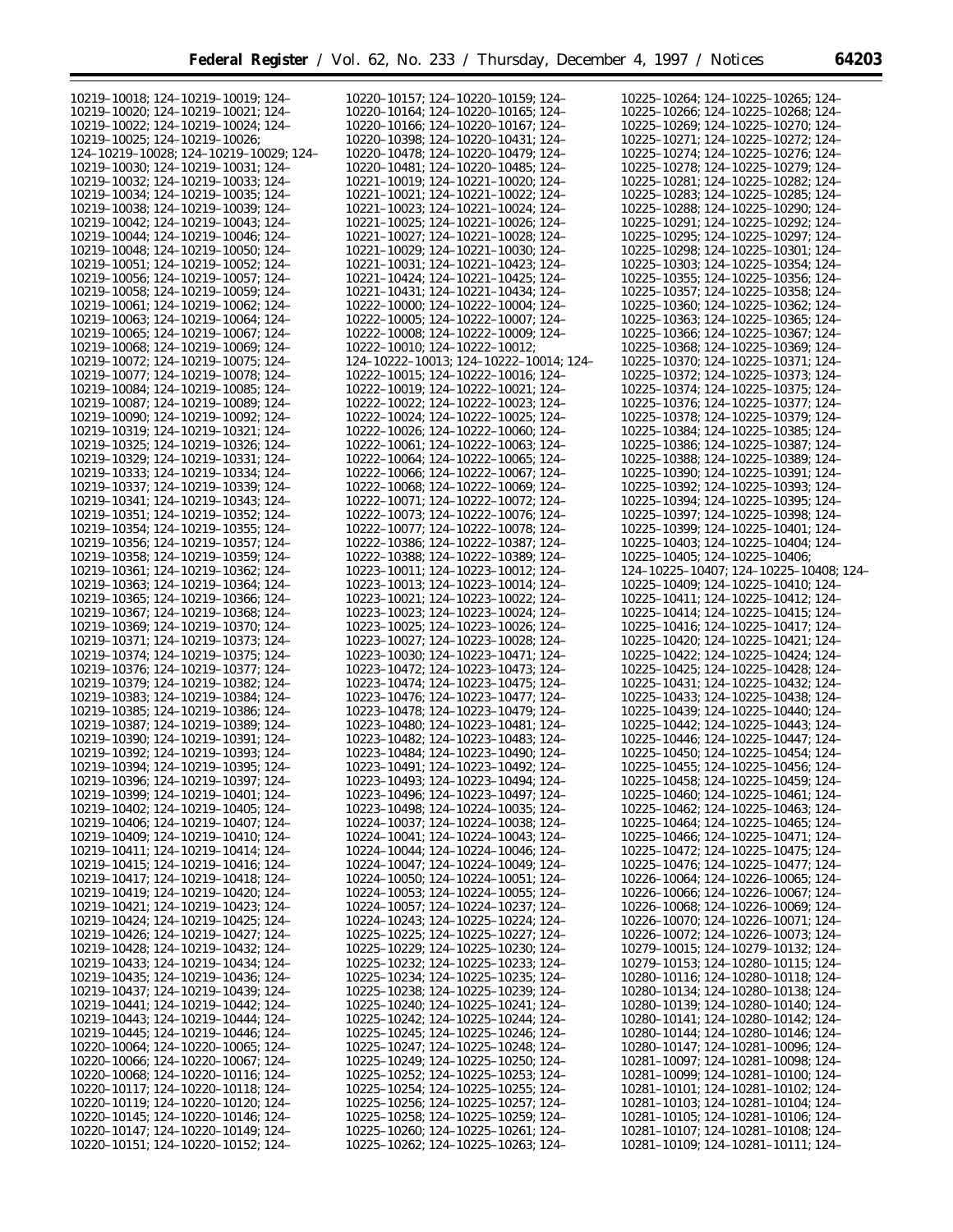$\equiv$ 

| 10281-10112; 124-10281-10115; 124-      | 10284-10290; 124-10284-10291; 124-             | 10288-10084; 124-10288-10085; 124-        |
|-----------------------------------------|------------------------------------------------|-------------------------------------------|
| 10281-10117: 124-10281-10118: 124-      | 10284-10293; 124-10284-10294; 124-             | 10288-10087; 124-10288-10091; 124-        |
| 10281-10121; 124-10281-10125; 124-      | 10284-10296; 124-10284-10298; 124-             | 10288-10095; 124-10288-10096; 124-        |
| 10281-10127; 124-10281-10128; 124-      | 10284-10299; 124-10284-10302; 124-             | 10288-10097; 124-10288-10098; 124-        |
| 10281-10129; 124-10281-10130; 124-      | 10284-10304; 124-10284-10305; 124-             | 10288-10099; 124-10288-10100; 124-        |
| 10281-10131; 124-10281-10132; 124-      | 10284-10306; 124-10284-10307; 124-             | 10288-10101; 124-10288-10103; 124-        |
| 10281-10133; 124-10281-10134; 124-      | 10284-10308; 124-10284-10311; 124-             | 10288-10104; 124-10288-10106; 124-        |
| 10281-10176; 124-10281-10177; 124-      | 10284-10314; 124-10284-10315; 124-             | 10288-10107; 124-10288-10108; 124-        |
|                                         |                                                |                                           |
| 10281-10178; 124-10281-10179; 124-      | 10284-10318; 124-10284-10319; 124-             | 10288-10109; 124-10288-10110; 124-        |
| 10281-10180; 124-10282-10276; 124-      | 10284-10320; 124-10284-10321; 124-             | 10288-10111; 124-10288-10112; 124-        |
| 10282-10277; 124-10282-10278; 124-      | 10284-10322; 124-10284-10327; 124-             | 10288-10113; 124-10288-10116; 124-        |
| 10282-10279: 124-10282-10280: 124-      | 10284-10328: 124-10284-10329: 124-             | 10288-10117; 124-10288-10119; 124-        |
| 10282-10281; 124-10282-10282; 124-      | 10284-10330; 124-10284-10331; 124-             | 10288-10120; 124-10288-10121; 124-        |
| 10282-10283; 124-10282-10284; 124-      | 10284-10332; 124-10284-10333; 124-             | 10288-10122: 124-10288-10124: 124-        |
| 10282-10285; 124-10282-10286; 124-      | 10284-10339; 124-10284-10342; 124-             | 10288-10126; 124-10288-10130; 124-        |
| 10282-10287; 124-10282-10289; 124-      | 10284-10346; 124-10284-10347; 124-             | 10288-10131; 124-10288-10135; 124-        |
| 10283-10242; 124-10283-10243; 124-      | 10284-10349; 124-10284-10350; 124-             | 10288-10136; 124-10288-10137; 124-        |
|                                         |                                                |                                           |
| 10283-10244; 124-10283-10245; 124-      | 10284-10352; 124-10284-10353; 124-             | 10288-10140; 124-10288-10141; 124-        |
| 10283-10289; 124-10283-10290; 124-      | 10284-10354; 124-10284-10356; 124-             | 10288-10143; 124-10288-10144; 124-        |
| 10283-10291; 124-10283-10292; 124-      | 10284-10358; 124-10284-10359; 124-             | 10288-10148; 124-10288-10151; 124-        |
| 10283-10293; 124-10283-10294; 124-      | 10284-10361; 124-10284-10362; 124-             | 10288-10152; 124-10288-10153; 124-        |
| 10283-10340; 124-10283-10342; 124-      | 10284-10364; 124-10284-10367; 124-             | 10288-10154; 124-10288-10155; 124-        |
| 10283-10343; 124-10283-10344; 124-      | 10284-10369; 124-10284-10371; 124-             | 10288-10157; 124-10288-10158; 124-        |
| 10283-10345; 124-10283-10346; 124-      | 10284-10372; 124-10284-10373; 124-             | 10288-10159; 124-10288-10160; 124-        |
| 10283-10347; 124-10283-10348; 124-      | 10284-10374; 124-10284-10375; 124-             | 10288-10161; 124-10288-10165; 124-        |
| 10283-10349; 124-10283-10350; 124-      | 10284-10376; 124-10284-10377; 124-             | 10288-10166; 124-10288-10168; 124-        |
|                                         |                                                | 10288-10169; 124-10288-10170; 124-        |
| 10283-10351; 124-10283-10352; 124-      | 10284-10379; 124-10284-10380; 124-             |                                           |
| 10283-10353; 124-10283-10355; 124-      | 10284-10381; 124-10284-10382; 124-             | 10288-10171; 124-10288-10172; 124-        |
| 10283-10356; 124-10283-10357; 124-      | 10284-10383; 124-10284-10385; 124-             | 10288-10173; 124-10288-10174; 124-        |
| 10283-10358; 124-10283-10359; 124-      | 10284-10386; 124-10284-10388; 124-             | 10288-10175; 124-10288-10176; 124-        |
| 10283-10360; 124-10283-10361; 124-      | 10284-10389; 124-10285-10012; 124-             | 10290-10138; 124-10290-10432; 124-        |
| 10283-10362; 124-10283-10363; 124-      | 10285-10013; 124-10285-10014; 124-             | 10291-10318; 124-10291-10322; 124-        |
| 10283-10364; 124-10283-10365; 124-      | 10285-10015; 124-10285-10016; 124-             | 10291-10324; 124-10291-10325; 124-        |
| 10283-10367; 124-10283-10368; 124-      | 10285-10186; 124-10285-10187; 124-             | 10292-10000; 124-10292-10003; 124-        |
| 10283-10369; 124-10283-10370; 124-      | 10285-10188; 124-10285-10189; 124-             | 10292-10004; 124-10292-10010; 124-        |
|                                         |                                                | 10292-10014; 124-10292-10017; 124-        |
| 10283-10371; 124-10283-10372; 124-      | 10285-10286; 124-10285-10287; 124-             | 10292-10018; 124-10293-10356; 124-        |
| 10283-10373; 124-10283-10374; 124-      | 10285-10289; 124-10285-10290; 124-             |                                           |
| 10283-10377; 124-10283-10378; 124-      | 10285-10291; 124-10285-10292; 124-             | 10293-10357; 124-10293-10358; 124-        |
| 10283-10379; 124-10283-10380; 124-      | 10285-10293; 124-10285-10294; 124-             | 10293-10359; 124-10293-10360; 124-        |
| 10283-10381; 124-10283-10382; 124-      | 10285-10295; 124-10285-10296; 124-             | 10293-10361; 124-10293-10362; 124-        |
| 10283-10383; 124-10283-10384; 124-      | 10286-10042; 124-10286-10043; 124-             | 10293-10363; 124-10293-10364; 124-        |
| 10283-10386; 124-10283-10387; 124-      | 10286-10069; 124-10286-10125; 124-             | 10293-10365; 124-10293-10366; 124-        |
| 10283-10388; 124-10283-10389; 124-      | 10286-10126; 124-10286-10131; 124-             | 10293-10367; 124-10293-10369; 124-        |
| 10283-10390; 124-10283-10392; 124-      | 10286-10132; 124-10286-10133; 124-             | 10293-10370; 124-10293-10371; 124-        |
|                                         |                                                | 10293-10372; 124-10293-10373; 124-        |
| 10283-10394; 124-10283-10396; 124-      | 10286-10135; 124-10286-10136; 124-             | 10293-10374; 124-10293-10375; 124-        |
| 10283-10398; 124-10283-10399; 124-      | 10286-10139: 124-10286-10143: 124-             | 10293-10376: 124-10293-10377: 124-        |
| 10283-10401; 124-10283-10402; 124-      | 10286-10144; 124-10286-10145; 124-             |                                           |
| 10283-10403; 124-10283-10405; 124-      | 10286-10146; 124-10287-10255; 124-             | 10294-10225; 124-10294-10227; 124-        |
| 10283-10407; 124-10283-10408;           | 10287-10256; 124-10287-10257; 124-             | 10294-10228; 124-10294-10229; 124-        |
| 124-10283-10409; 124-10283-10412; 124-  | 10287-10258; 124-10287-10259; 124-             | 10294-10230; 124-10294-10231; 124-        |
| 10283-10414; 124-10283-10416; 124-      | 10287-10260; 124-10287-10261; 124-             | 10294–10232; 124–10294–10234; 124–        |
| 10283-10417; 124-10283-10418; 124-      | 10288-10002; 124-10288-10004; 124-             | 10294-10235; 124-10294-10238; 124-        |
| 10283-10421; 124-10283-10424; 124-      | $10288 - 10009$ ; 124-10288-10010; 124-        | 10294-10240; 124-10294-10243; 124-        |
|                                         |                                                | 10294-10244; 124-10294-10245; 124-        |
| 10283-10425; 124-10283-10428; 124-      | 10288-10012; 124-10288-10013; 124-             | 10294-10246; 124-10294-10247; 124-        |
| 10283-10430; 124-10283-10431; 124-      | 10288-10014; 124-10288-10016; 124-             | 10296-10002; 124-10300-10094              |
| 10283-10433; 124-10283-10434; 124-      | 10288-10017; 124-10288-10018; 124-             |                                           |
| 10283-10435; 124-10283-10436; 124-      | 10288-10020; 124-10288-10021; 124-             | After consultation with appropriate       |
| 10283-10437; 124-10283-10438; 124-      | 10288-10022; 124-10288-10023; 124-             | Federal agencies, the Review Board        |
| 10283-10439; 124-10283-10442; 124-      | 10288-10026; 124-10288-10027; 124-             | announces that the following Central      |
| 10283-10443; 124-10283-10444; 124-      | 10288-10028; 124-10288-10029; 124-             | Intelligence Agency records are now being |
| 10283-10445; 124-10283-10446; 124-      | 10288-10030; 124-10288-10032; 124-             | opened in full: 104–10055–10130; 104–     |
|                                         |                                                |                                           |
| 10283-10447; 124-10283-10448; 124-      | 10288-10033; 124-10288-10034; 124-             | 10059-10384; 104-10061-10092; 104-        |
| 10283-10449; 124-10283-10450; 124-      | 10288-10035; 124-10288-10036; 124-             | 10062-10132; 104-10062-10292; 104-        |
| 10283-10451; 124-10283-10452; 124-      | $10288 - 10037$ ; 124-10288-10038;             | 10086-10035; 104-10086-10042; 104-        |
| $10283 - 10453$ ; 124-10283-10455; 124- | $124-10288-10039$ ; $124-10288-10042$ ; $124-$ | 10086-10046; 104-10086-10047; 104-        |
| 10283-10458; 124-10283-10462; 124-      | 10288-10044; 124-10288-10045; 124-             | 10086-10049; 104-10086-10053; 104-        |
| 10283-10463; 124-10283-10464; 124-      | 10288-10048; 124-10288-10051; 124-             | 10086-10057; 104-10086-10058; 104-        |
| 10283-10468; 124-10283-10469; 124-      | $10288 - 10052$ ; 124-10288-10054; 124-        | 10086-10067; 104-10086-10069; 104-        |
| 10283-10470; 124-10283-10471; 124-      | $10288 - 10055$ ; 124-10288-10056; 124-        | 10086-10073; 104-10086-10075; 104-        |
|                                         |                                                |                                           |
| 10283-10472; 124-10283-10473; 124-      | $10288 - 10060$ ; 124-10288-10063; 124-        | 10086-10131; 104-10086-10137; 104-        |
| 10283-10474; 124-10283-10476; 124-      | $10288 - 10064$ ; 124-10288-10065; 124-        | 10086-10144; 104-10086-10149; 104-        |
| 10283-10477; 124-10284-10071; 124-      | 10288-10066; 124-10288-10067; 124-             | 10086-10155; 104-10086-10156; 104-        |
| 10284-10072; 124-10284-10074; 124-      | $10288 - 10068$ ; 124-10288-10074; 124-        | 10086-10157; 104-10086-10158; 104-        |
| 10284-10075; 124-10284-10076; 124-      | $10288 - 10075$ ; 124-10288-10076; 124-        | 10086-10159; 104-10086-10160; 104-        |
| 10284-10077; 124-10284-10079; 124-      | 10288-10078; 124-10288-10080; 124-             | 10086-10161; 104-10086-10184; 104-        |
| 10284-10286; 124-10284-10287; 124-      | 10288-10081; 124-10288-10082; 124-             | 10086-10186; 104-10086-10202; 104-        |
|                                         |                                                |                                           |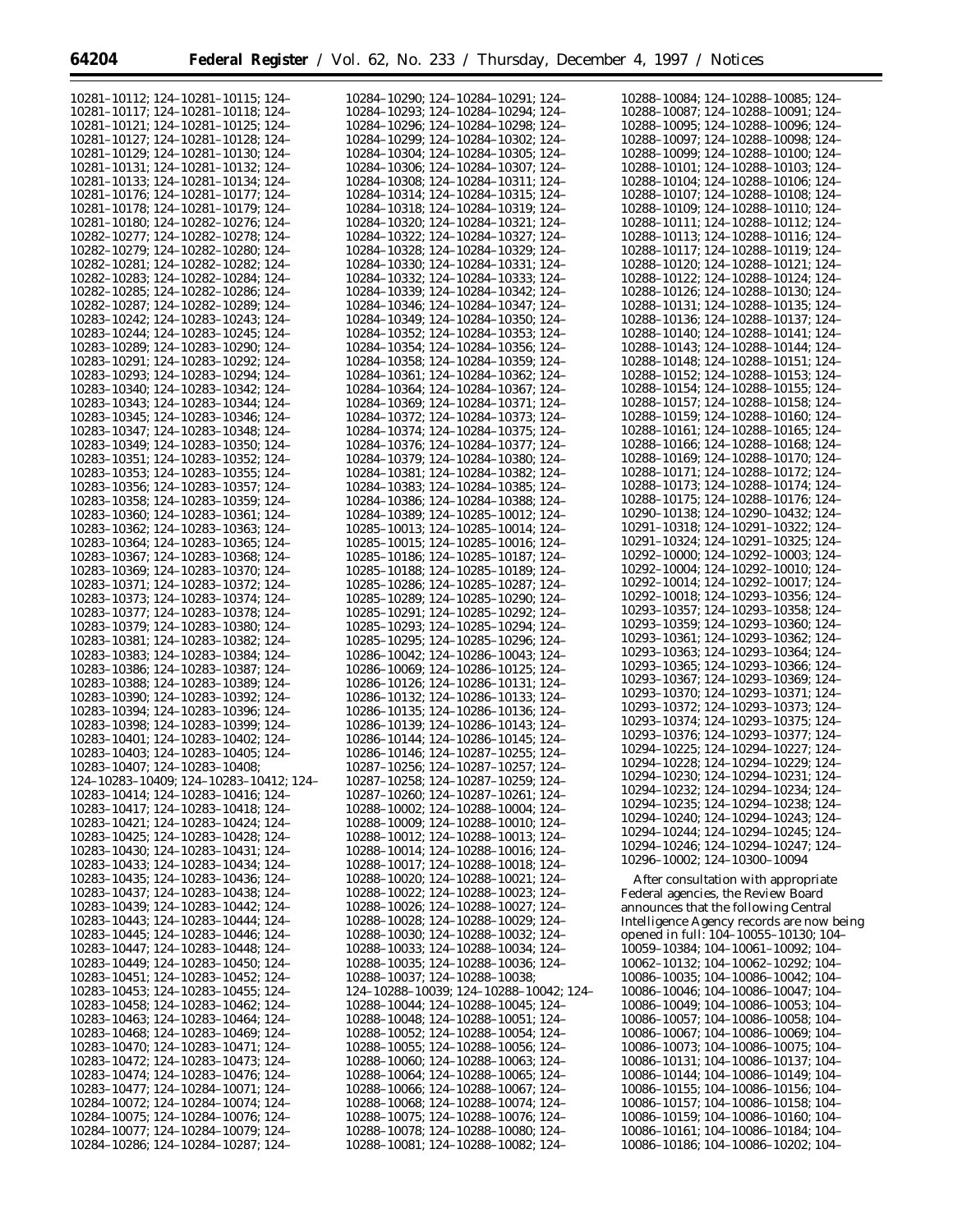| 10086-10204; 104-10086-10211; 104-                                       | 10097-10138; 104-10097-10140; 104-                                       | 10001-10023; 144-10001-10024; 144-                                       |
|--------------------------------------------------------------------------|--------------------------------------------------------------------------|--------------------------------------------------------------------------|
|                                                                          |                                                                          |                                                                          |
| 10086-10214; 104-10086-10255; 104-                                       | 10097-10141; 104-10097-10148; 104-                                       | 10001-10025; 144-10001-10048; 144-                                       |
| 10086-10299; 104-10086-10300; 104-                                       | 10097-10149; 104-10097-10150; 104-                                       | 10001-10079; 144-10001-10152; 144-                                       |
| 10086-10302; 104-10086-10304; 104-                                       | 10097-10151; 104-10097-10153; 104-                                       | 10001-10157; 144-10001-10160; 144-                                       |
|                                                                          |                                                                          |                                                                          |
| 10086-10306; 104-10086-10308; 104-                                       | 10097-10154; 104-10097-10155; 104-                                       | 10001-10181; 144-10001-10182; 144-                                       |
| 10086-10312; 104-10086-10314; 104-                                       | 10097-10158; 104-10097-10159; 104-                                       | 10001-10184: 144-10001-10187: 144-                                       |
|                                                                          |                                                                          |                                                                          |
| 10086-10317; 104-10086-10318; 104-                                       | 10097-10160; 104-10097-10161; 104-                                       | 10001-10190; 144-10001-10192; 144-                                       |
| 10092-10188; 104-10092-10197; 104-                                       | 10097-10162; 104-10097-10164; 104-                                       | 10001-10194; 144-10001-10196; 144-                                       |
|                                                                          |                                                                          |                                                                          |
| 10092-10203; 104-10093-10385; 104-                                       | 10097-10165; 104-10097-10166; 104-                                       | 10001-10198; 144-10001-10208; 144-                                       |
| 10093-10386; 104-10093-10387; 104-                                       | 10097-10167; 104-10097-10172; 104-                                       | 10001-10211; 144-10001-10220; 144-                                       |
| 10093-10388; 104-10093-10389; 104-                                       | 10097-10174; 104-10097-10423; 104-                                       | 10001-10221; 144-10001-10223; 144-                                       |
|                                                                          |                                                                          |                                                                          |
| 10093-10390; 104-10093-10391; 104-                                       | 10102-10032; 104-10102-10069; 104-                                       | 10001-10224; 144-10001-10225; 144-                                       |
| 10093-10392; 104-10093-10393; 104-                                       | 10103-10040; 104-10103-10044; 104-                                       | 10001-10226; 144-10001-10228; 144-                                       |
|                                                                          |                                                                          |                                                                          |
| 10093-10394; 104-10093-10395; 104-                                       | 10103-10045; 104-10103-10046; 104-                                       | 10001-10231; 144-10001-10232; 144-                                       |
| 10093-10396; 104-10093-10398; 104-                                       | 10103-10049; 104-10103-10051; 104-                                       | 10001-10233; 144-10001-10234; 144-                                       |
| 10093-10399; 104-10093-10400; 104-                                       | 10103-10054; 104-10103-10056; 104-                                       | 10001-10235; 144-10001-10237; 144-                                       |
|                                                                          |                                                                          |                                                                          |
| 10093-10401; 104-10093-10402; 104-                                       | 10103-10100; 104-10103-10173; 104-                                       | 10001-10238; 144-10001-10239; 144-                                       |
| 10093-10403; 104-10093-10404; 104-                                       | 10103-10230; 104-10103-10239; 104-                                       | 10001-10240; 144-10001-10241; 144-                                       |
|                                                                          |                                                                          |                                                                          |
| 10093-10405; 104-10093-10406; 104-                                       | 10103-10247; 104-10103-10249; 104-                                       | 10001-10243; 144-10001-10244; 144-                                       |
| 10093-10407; 104-10093-10408; 104-                                       | 10103-10251; 104-10103-10254; 104-                                       | 10001-10245; 144-10001-10247; 144-                                       |
| 10093-10428; 104-10093-10430; 104-                                       | 10103-10255; 104-10103-10256; 104-                                       | 10001-10248; 144-10001-10250; 144-                                       |
|                                                                          |                                                                          |                                                                          |
| 10093-10431; 104-10093-10433; 104-                                       | 10103-10257; 104-10103-10258; 104-                                       | 10001-10254; 144-10001-10255; 144-                                       |
| 10093-10434; 104-10093-10435; 104-                                       | 10103-10263; 104-10103-10269; 104-                                       | 10001-10257; 144-10001-10258; 144-                                       |
|                                                                          |                                                                          |                                                                          |
| 10093-10436; 104-10093-10437; 104-                                       | 10103-10279; 104-10103-10281; 104-                                       | 10001-10259; 144-10001-10262; 144-                                       |
| 10093-10441; 104-10093-10442; 104-                                       | 10103-10298; 104-10103-10299; 104-                                       | 10001-10265; 144-10001-10266; 144-                                       |
| 10093-10443; 104-10093-10446; 104-                                       |                                                                          |                                                                          |
|                                                                          | 10103-10300; 104-10103-10301; 104-                                       | 10001-10267                                                              |
| 10093-10447; 104-10093-10448; 104-                                       | 10103-10302; 104-10103-10304; 104-                                       | After consultation with appropriate                                      |
| 10097-10000; 104-10097-10001; 104-                                       | 10103-10305; 104-10103-10306; 104-                                       | Federal agencies, the Review Board                                       |
|                                                                          |                                                                          |                                                                          |
| 10097-10002; 104-10097-10004; 104-                                       | 10103-10308; 104-10103-10309; 104-                                       | announces that the following Warren                                      |
| 10097-10005; 104-10097-10006; 104-                                       | 10103-10311; 104-10103-10313; 104-                                       | Commission records are now being opened in                               |
|                                                                          |                                                                          |                                                                          |
| 10097-10007; 104-10097-10009; 104-                                       | 10103-10314; 104-10103-10316; 104-                                       | full: 179-10002-10029; 179-10002-10057;                                  |
| 10097-10012; 104-10097-10013; 104-                                       | 10103-10317; 104-10104-10186; 104-                                       | 179-20001-10134; 179-20001-10135; 179-                                   |
| 10097-10014; 104-10097-10015; 104-                                       | 10104-10187; 104-10104-10191; 104-                                       | 20001-10284; 179-20001-10346; 179-                                       |
|                                                                          |                                                                          |                                                                          |
| 10097-10017; 104-10097-10018; 104-                                       | 10104-10201; 104-10104-10207; 104-                                       | 20001-10349; 179-20002-10318; 179-                                       |
| 10097-10019; 104-10097-10020; 104-                                       | 10104-10213; 104-10104-10245; 104-                                       | 20002-10321; 179-20002-10431; 179-                                       |
|                                                                          |                                                                          |                                                                          |
| 10097-10021; 104-10097-10023; 104-                                       | 10104-10255; 104-10104-10256; 104-                                       | 20003-10000; 179-20003-10047; 179-                                       |
| 10097-10025; 104-10097-10026; 104-                                       | 10104-10258; 104-10104-10270; 104-                                       | 20003-10103; 179-20003-10192; 179-                                       |
| 10097-10027; 104-10097-10028; 104-                                       | 10104-10276; 104-10104-10277; 104-                                       | 20003-10193; 179-20003-10217; 179-                                       |
|                                                                          |                                                                          |                                                                          |
| 10097-10029; 104-10097-10030; 104-                                       | 10104-10278; 104-10104-10279; 104-                                       | 30001-10202; 179-30001-10204; 179-                                       |
| 10097-10031; 104-10097-10032; 104-                                       | 10104-10280; 104-10104-10288; 104-                                       | 30001-10205; 179-30001-10207; 179-                                       |
|                                                                          |                                                                          |                                                                          |
| 10097-10034; 104-10097-10036; 104-                                       | 10104-10303; 104-10104-10316; 104-                                       | 30001-10211; 179-30001-10213; 179-                                       |
| 10097-10037; 104-10097-10038; 104-                                       | 10104-10318; 104-10104-10319; 104-                                       | 30001-10220; 179-30001-10221; 179-                                       |
| 10097-10039; 104-10097-10040; 104-                                       | 10104-10338; 104-10104-10364; 104-                                       | 30001-10223; 179-30001-10255; 179-                                       |
|                                                                          |                                                                          |                                                                          |
| 10097-10043; 104-10097-10044; 104-                                       | 10104-10366; 104-10104-10367; 104-                                       | 30001-10257; 179-30001-10262; 179-                                       |
| 10097-10046; 104-10097-10048; 104-                                       | 10104-10368; 104-10104-10378; 104-                                       | 30001-10263; 179-30001-10264; 179-                                       |
|                                                                          |                                                                          |                                                                          |
| 10097-10049; 104-10097-10051; 104-                                       | 10104-10379; 104-10104-10381; 104-                                       | 30001-10277; 179-30001-10278; 179-                                       |
| 10097-10052; 104-10097-10054; 104-                                       | 10104-10384; 104-10104-10396; 104-                                       | 30001-10303; 179-30001-10311; 179-                                       |
| 10097-10055; 104-10097-10056; 104-                                       | 10104-10413; 104-10105-10055; 104-                                       | 30001-10323; 179-30001-10340; 179-                                       |
|                                                                          |                                                                          |                                                                          |
| 10097-10057; 104-10097-10058; 104-                                       | 10105-10076; 104-10105-10150; 104-                                       | 30001-10345; 179-30001-10347; 179-                                       |
| 10097-10059; 104-10097-10060; 104-                                       | 10105-10170; 104-10105-10184; 104-                                       | 30001-10378; 179-30001-10383; 179-                                       |
| 10097-10063; 104-10097-10065; 104-                                       |                                                                          |                                                                          |
|                                                                          | 10105-10189; 104-10105-10193; 104-                                       | 30001-10387; 179-30001-10428; 179-                                       |
| 10097-10068; 104-10097-10070; 104-                                       | 10105-10196; 104-10105-10200; 104-                                       | 30001–10429; 179–30001–10432; 179–                                       |
| 10097-10071; 104-10097-10073; 104-                                       | 10105–10232; 104–10105–10233; 104–                                       | 30001–10433; 179–30001–10435; 179–                                       |
|                                                                          |                                                                          |                                                                          |
| 10097-10075; 104-10097-10076; 104-                                       | 10105-10238                                                              | 30001-10437; 179-30001-10439; 179-                                       |
| 10097-10079; 104-10097-10080; 104-                                       | After consultation with appropriate                                      | 30001-10443; 179-30001-10444; 179-                                       |
| 10097-10081; 104-10097-10082; 104-                                       | Federal agencies, the Review Board                                       | 30001-10447; 179-30001-10449; 179-                                       |
|                                                                          |                                                                          |                                                                          |
| 10097-10084; 104-10097-10085; 104-                                       | announces that the following House Select                                | 30001-10459; 179-30002-10003; 179-                                       |
| $10097 - 10086$ ; 104-10097-10087; 104-                                  | Committee on Assassinations records are                                  | 30002-10004; 179-30002-10006; 179-                                       |
|                                                                          | now being opened in full: 180-10075-10332;                               |                                                                          |
| $10097 - 10088$ ; 104-10097-10089; 104-                                  |                                                                          | 30002–10010; 179–30002–10013; 179–                                       |
| $10097 - 10090$ ; $104 - 10097 - 10091$ ; $104 -$                        | 180-10096-10370                                                          | 30002-10014; 179-30002-10028; 179-                                       |
| $10097 - 10092$ ; $104 - 10097 - 10094$ ; $104 -$                        | After consultation with appropriate                                      | 30002-10040; 179-30002-10046; 179-                                       |
|                                                                          |                                                                          |                                                                          |
| $10097 - 10095$ ; 104-10097-10096; 104-                                  | Federal agencies, the Review Board                                       | 30002–10050; 179–30002–10060; 179–                                       |
| 10097-10098; 104-10097-10100; 104-                                       | announces that the following National                                    | 30002–10062; 179–30002–10075; 179–                                       |
|                                                                          |                                                                          |                                                                          |
| 10097-10104; 104-10097-10105; 104-                                       | Security Agency records are now being                                    | 30002–10077; 179–30002–10128; 179–                                       |
| 10097-10106; 104-10097-10107; 104-                                       | opened in full: 144-10001-10000; 144-                                    | 30002–10129; 179–30002–10130; 179–                                       |
| $10097 - 10108$ ; 104-10097-10109; 104-                                  | $10001-10001$ ; $144-10001-10002$ ; $144-$                               | 30002–10132; 179–30002–10133; 179–                                       |
|                                                                          |                                                                          |                                                                          |
| 10097-10110; 104-10097-10111; 104-                                       | 10001–10003; 144–10001–10004; 144–                                       | 30002–10134; 179–30002–10135; 179–                                       |
| 10097-10114; 104-10097-10115; 104-                                       | $10001-10005$ ; 144-10001-10006; 144-                                    | 30002–10140; 179–30002–10141; 179–                                       |
|                                                                          |                                                                          |                                                                          |
| 10097-10116; 104-10097-10117; 104-                                       | 10001–10007; 144–10001–10008; 144–                                       | 30002–10154; 179–30002–10156; 179–                                       |
| $10097 - 10118$ ; $104 - 10097 - 10119$ ; $104 -$                        | $10001-10009$ ; 144-10001-10010; 144-                                    | 30002–10157; 179–30002–10164; 179–                                       |
| 10097-10120; 104-10097-10121; 104-                                       | 10001–10011; 144–10001–10012; 144–                                       | 30003–10271; 179–30003–10279; 179–                                       |
|                                                                          |                                                                          |                                                                          |
| 10097-10122; 104-10097-10123; 104-                                       | $10001-10013$ ; 144-10001-10014; 144-                                    | 30003–10283; 179–40001–10202; 179–                                       |
| 10097-10124; 104-10097-10125; 104-                                       | 10001–10015; 144–10001–10016; 144–                                       | 40001–10256; 179–40001–10414; 179–                                       |
|                                                                          | $10001-10017$ ; 144-10001-10018; 144-                                    | 40002–10021; 179–40002–10038; 179–                                       |
| 10097-10127; 104-10097-10130; 104-                                       |                                                                          |                                                                          |
|                                                                          |                                                                          |                                                                          |
| 10097-10134; 104-10097-10135; 104-<br>10097-10136; 104-10097-10137; 104- | 10001-10019; 144-10001-10020; 144-<br>10001-10021; 144-10001-10022; 144- | 40002-10080; 179-40002-10093; 179-<br>40002-10102; 179-40002-10112; 179- |